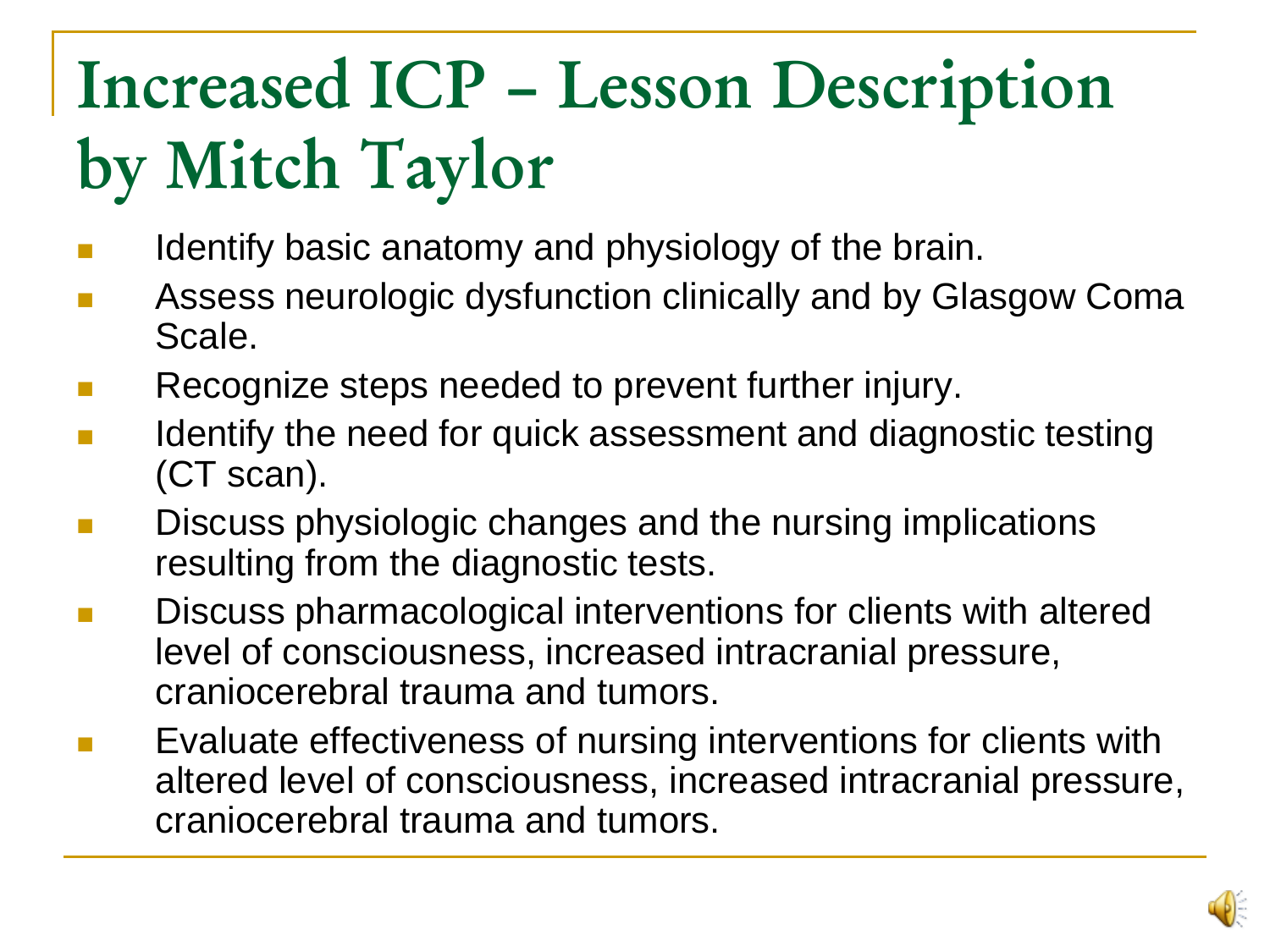# Anatomy and Physiology

- **Four components to the** brain
	- □ Skull cannot expand
	- Brain
	- Blood
	- □ CSF (Cerebral Spinal Fluid)
- **Nunro-Kellie Hypothesis states** 
	- Skull cannot expand/contract
	- $\Box$  Other 3 components if one changes, the other 2 compensate by decreasing in volume



Elsevier items and derived items © 2005, 2001, 1997, 1993, 1987, 1980, 1974 by Elsevier Inc.

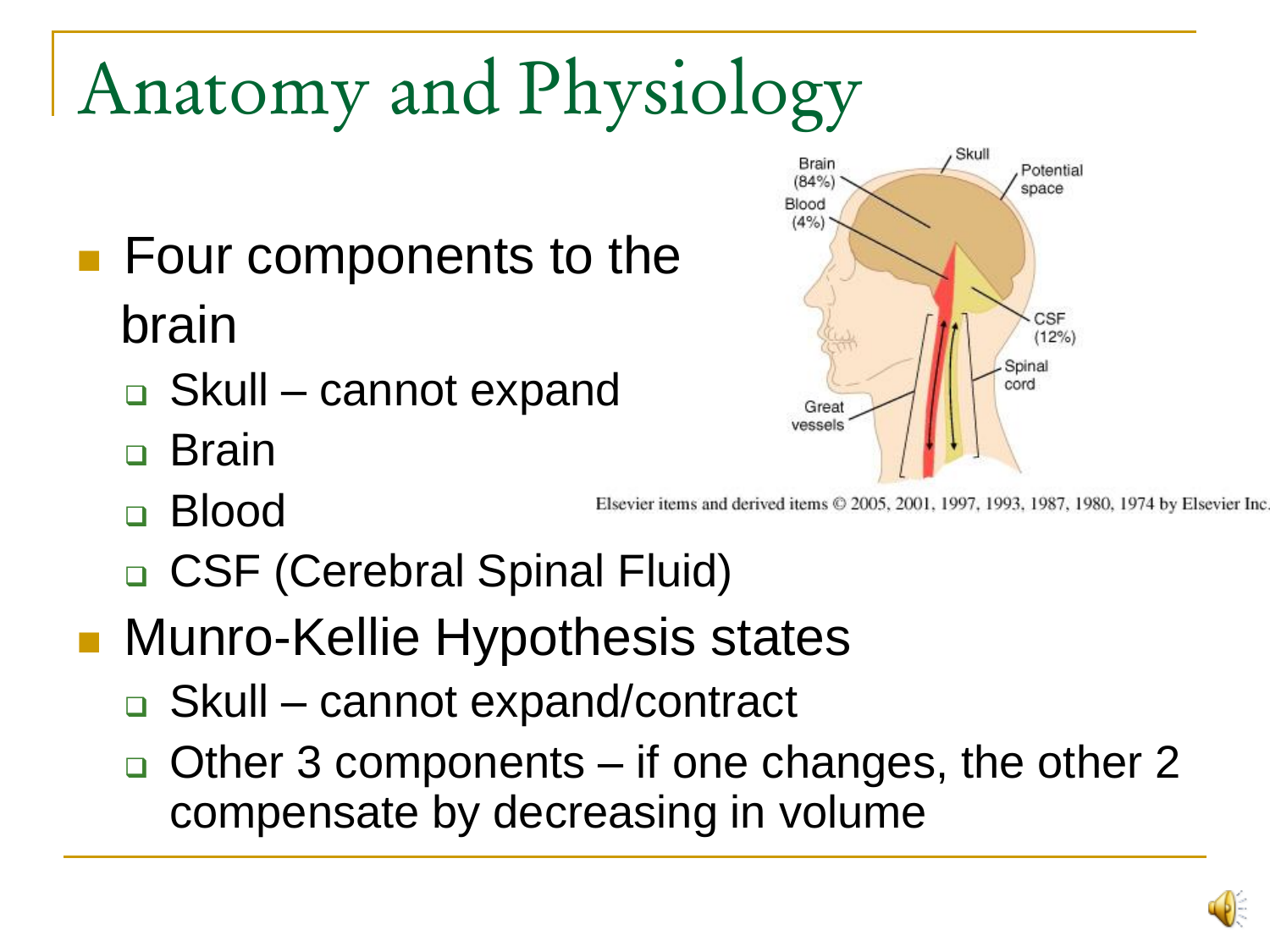## Anatomy and Physiology

- Brain As a vital organ, it needs blood flow or perfusion to keep it alive.
	- □ CPP Cerebral Perfusion Pressure is how we measure that flow to the brain
	- $\Box$  CPP = MAP ICP MAP = (SBP + 2XDBP)/3 it will be the number in parenthesis on the monitor next to the BP.
	- $\Box$  ICP = Intracranial Pressure is the force exerted in the cranial vault by its contents. We are concerned with that pressure on the brain. < 20 is normal.

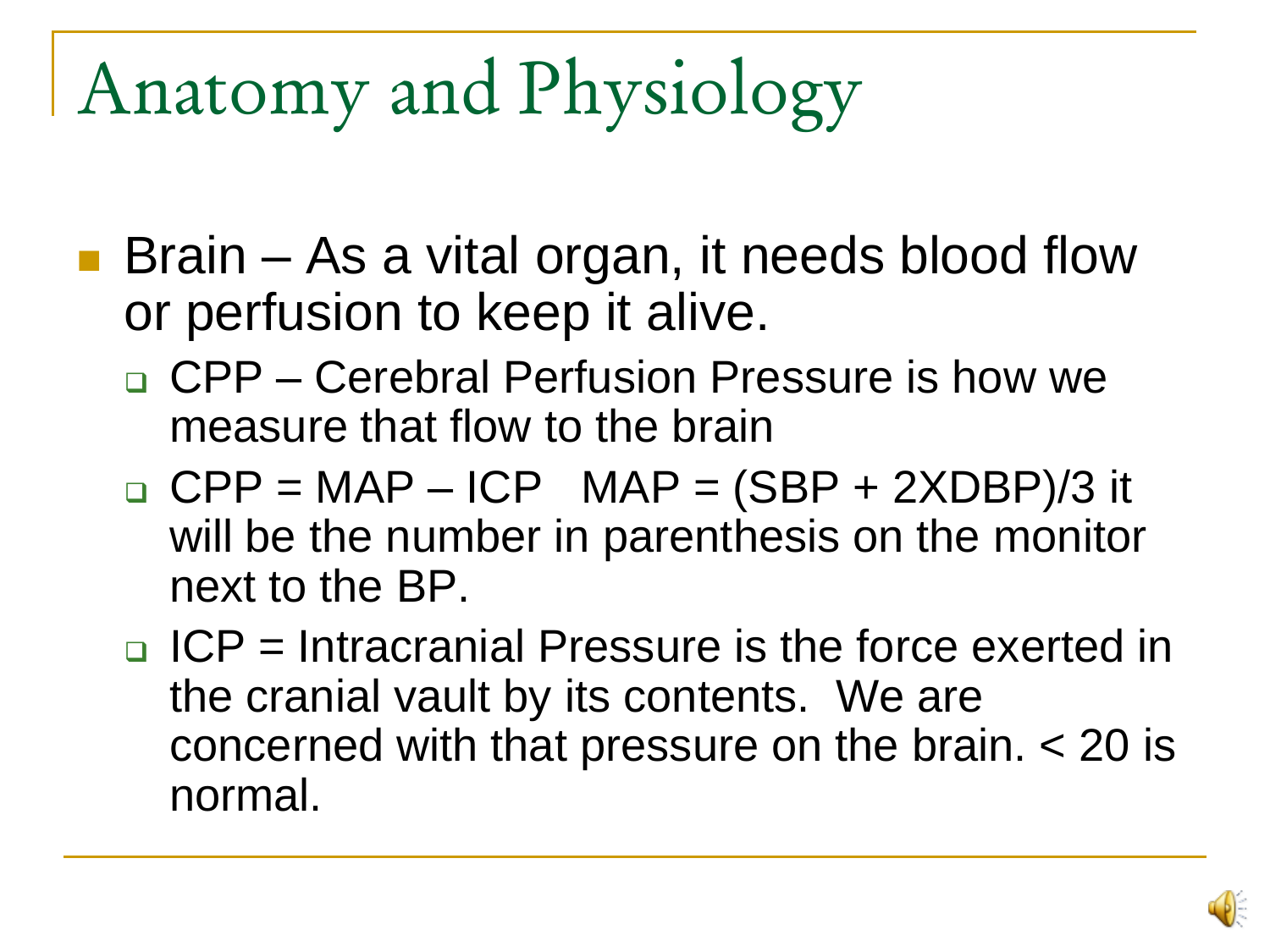## Anatomy and Physiology

- ICP is the pressure on the brain: keep < 20mmHg.
- CPP is the blood flow to the brain: keep the brain perfused > 70mmHg.
- Munro-Kellie hypothesis-If one changes, the other 2 compensate by decreasing in volume.
	- □ First compensation due to swelling from injury or bleeding is displacement of CSF out of the brain and into the spinal canal – only can compensate to a point then ICP will increase.
	- □ Second compensation is reducing blood volume to the brain, perfusion to the brain is altered.
	- □ Third compensation is no where else to go the brain is forced in to the only opening down into the spinal cord. This is called herniation and produces death.

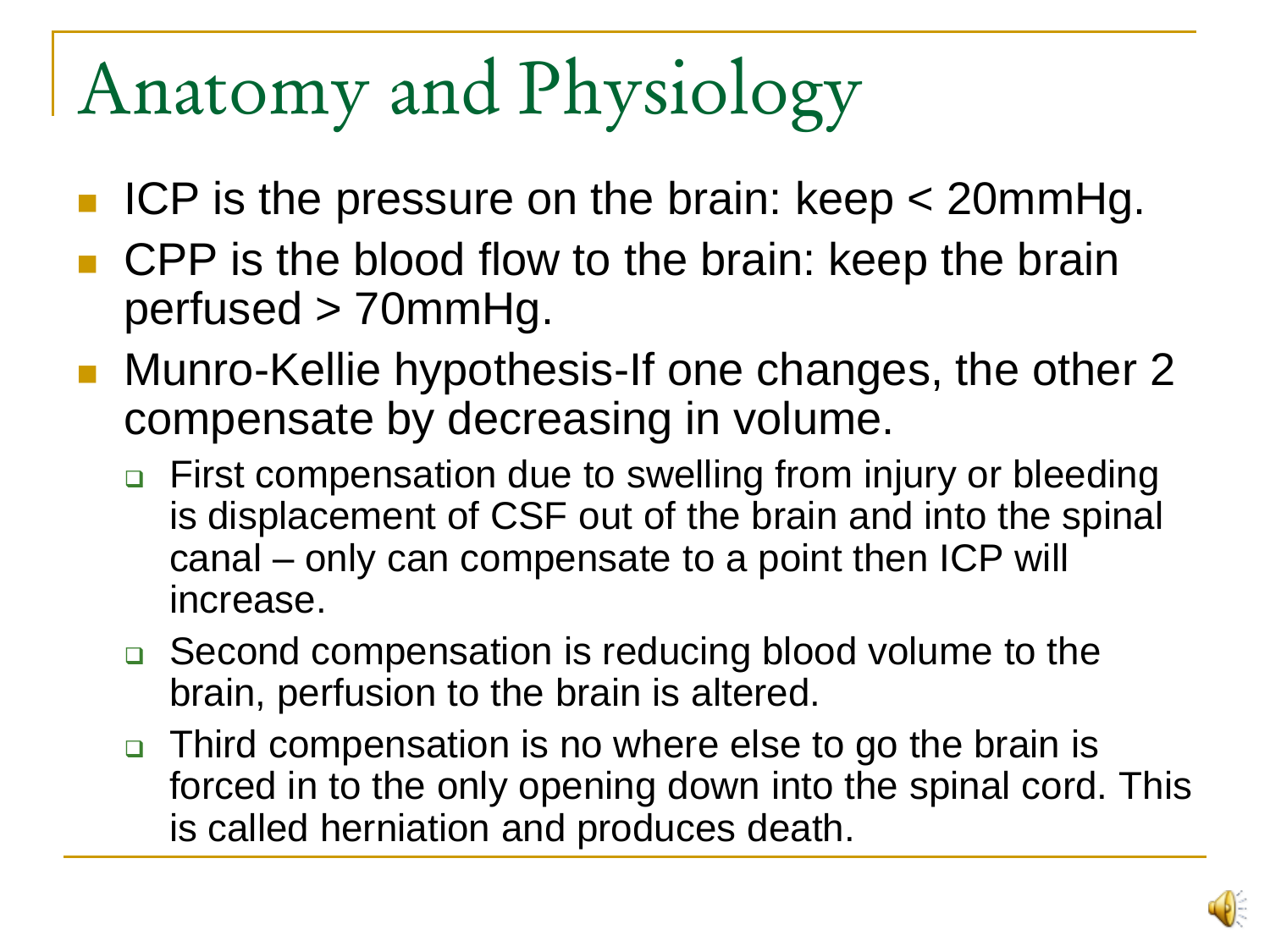#### Above is the Cerebrum Below is the Cerebellum and Brainstem

- This line represents the Tentorial Membrane. Only 2 cranial nerves operate above this level (Supratentorial).  $CN I$  – smell and  $CN 2 - sight$ .
- **CN III-XII operate** in the Brainstem. This is good to know when evaluating for the source of the lesion.

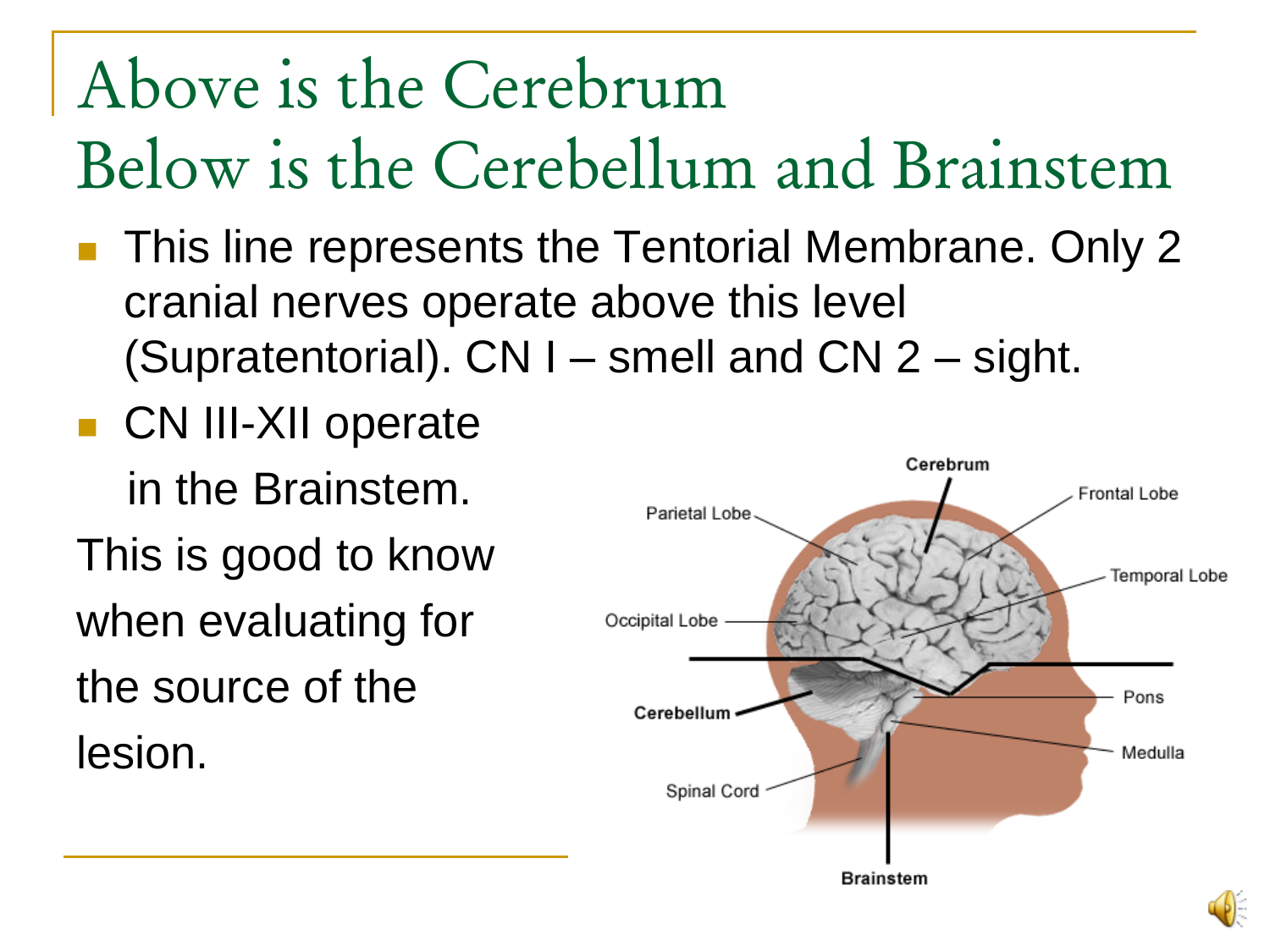#### Areas of Function in the Brain



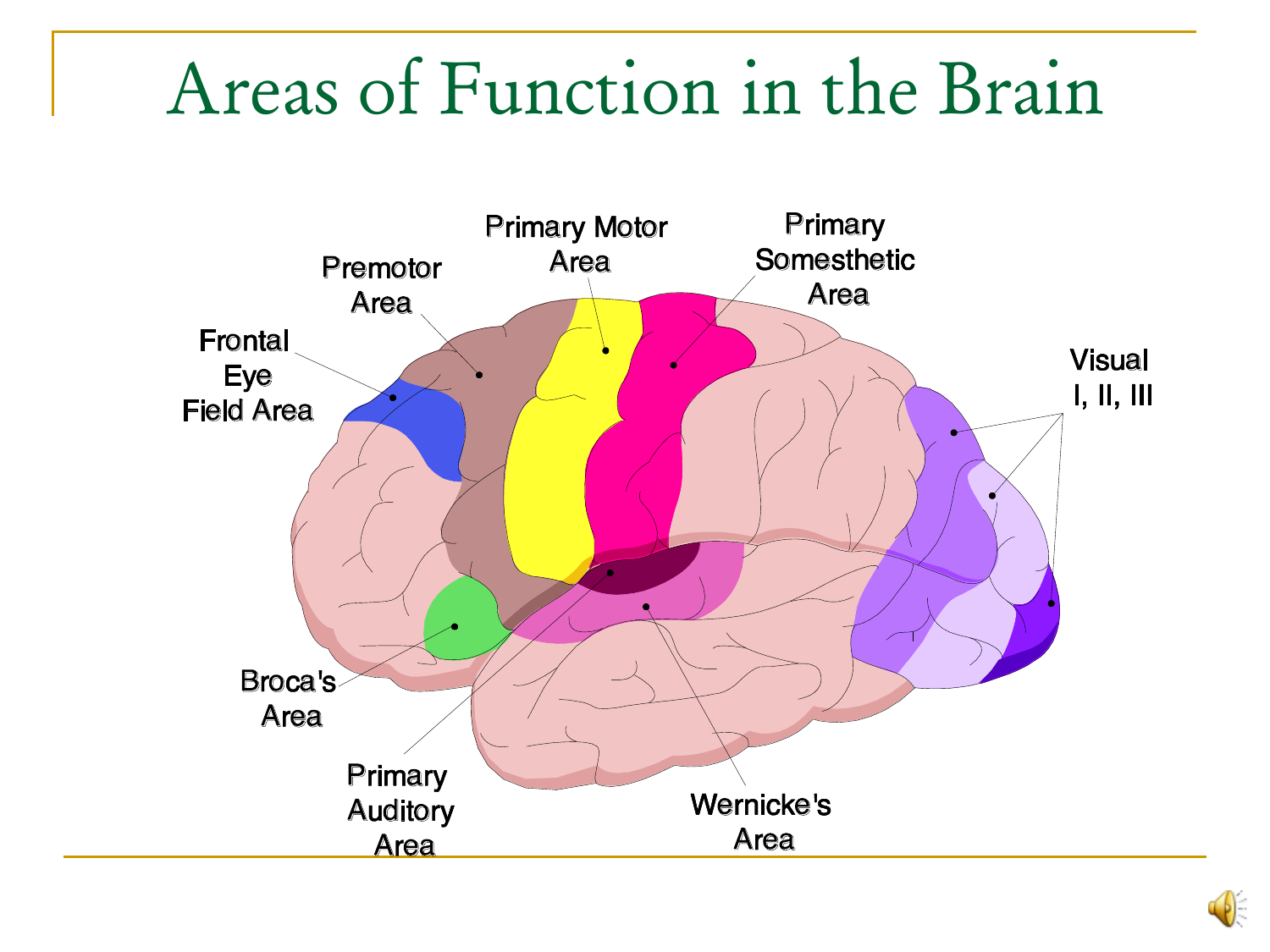# Glasgow Coma Scale (15 points)

|                            | <b>Eye-opening Verbal Response</b>                  | <b>Motor Response</b> |
|----------------------------|-----------------------------------------------------|-----------------------|
| 4 Spontaneous 5 Oriented   |                                                     | 6 Obeys command       |
| 3 To loud voice 4 Confused |                                                     | 5 Localizes pain      |
| 2 To pain                  | 3 Inappropriate words                               | 4 Withdraws from pain |
| 1 None                     | 2 Incomprehensible words/sounds 3 Flexion from pain |                       |
|                            | 1 None                                              | 2 Extension from pain |
|                            |                                                     | 1 None                |

This assessment scale helps to quantify changes and identify worsening symptoms for treatment. Decorticate posturing is considered flexion on the scale. Decerebrate is considered extension. I always remembered decerebrate as celebrate (extend arms to celebrate) to remember which is which.

Other changes seen can be in one sided weakness, facial drooping, nausea, vomiting, hyperthermia, headaches, hypoxia, Cheyne-Stokes Respirations, Cushing's Triad (late sign of high ICP) – of increased SBP, widening pulse pressure, and bradycardia.

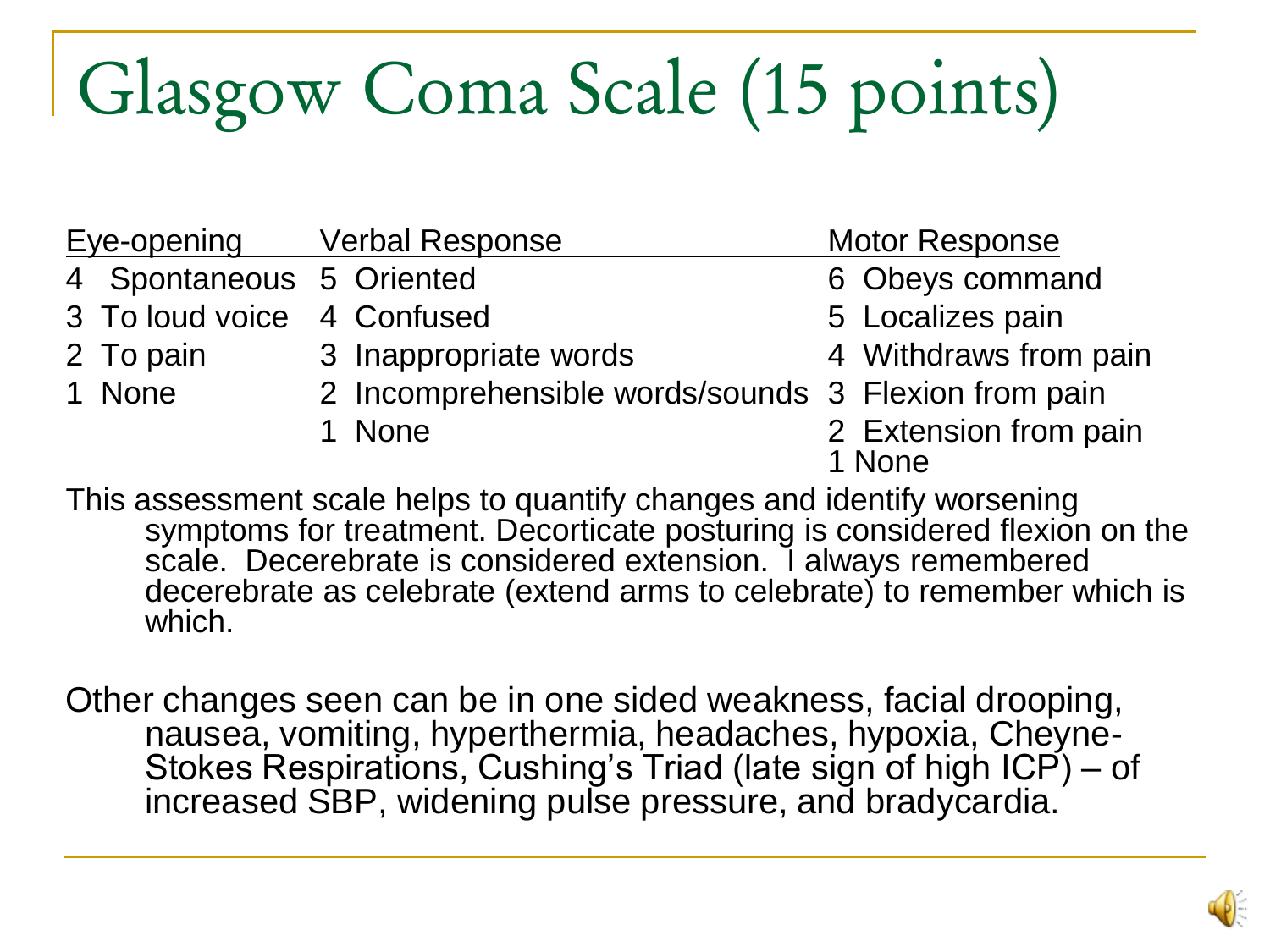# Neuro. Changes

- Glasgow Coma Scale p. 1930 (assessment)
	- □ Point of maximum stimulation, so sleeping is not a neuro. deficit. If they are awakened, the patient should be able to respond appropriately. Pinching around axilla, sternal rub, pinching nail bed with Kelly clamp, ice water to ear canal are all ways to stimulate a comatose patient.
	- Clamping you fingers may be reflexive but releasing would not be.
	- □ Have the patient give a thumbs up to follow directions.
	- □ Always perform as a baseline before procedures or movement.
- Symmetry of movement and strength checked
- Pupil size and response checked
- Babinski sign stimulation to the bottom of the foot should be negative in adults, toes do down – positive, toes go up and fan out, indicating altered perfusion to cerebral cortex.

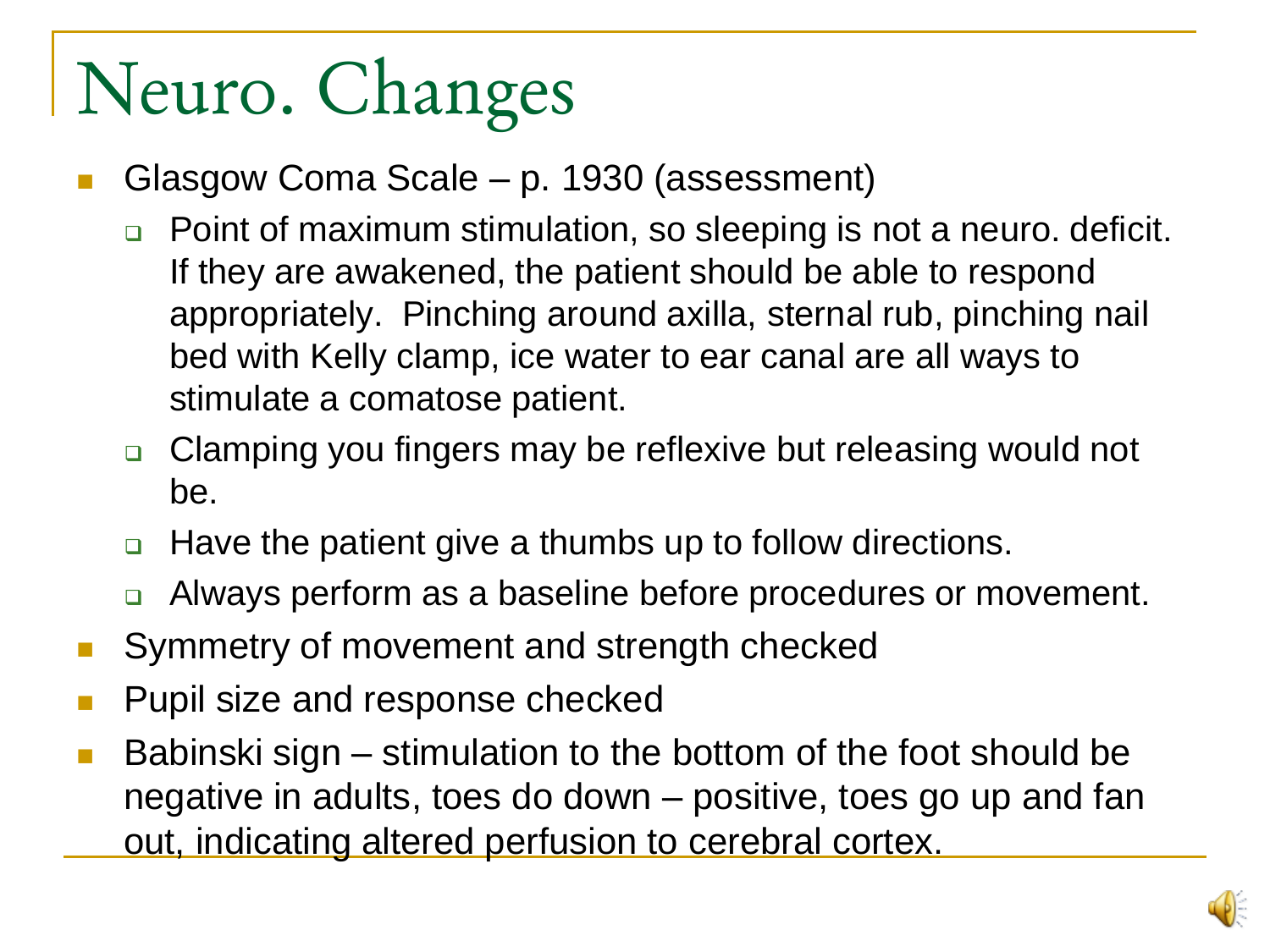# Classic signs - expanded

- $\blacksquare$  Headache usually severe
- Early changes in mental state include lethargy, irritability, slow decision making and abnormal social behavior. Untreated, can deteriorate to stupor, coma and death.
- **U** Vomiting (in early stages without nausea) and can progress to projectile with rising ICP.
- Pupil changes including irregularity or dilatation in one eye.
- Fundoscopy shows blurring of the disc margins, loss of venous pulsations, flame-shaped hemorrhages. In later stages, may see obscured disc margins and retinal hemorrhages.
- Late signs include motor changes (hemiparesis) raised arterial pressure, widened pulse pressure and slow irregular pulse.
- 'Talk and deteriorate' patients typically talk recognizably following head injury then go into coma in the first two days. Usual cause is an intracranial hematoma.

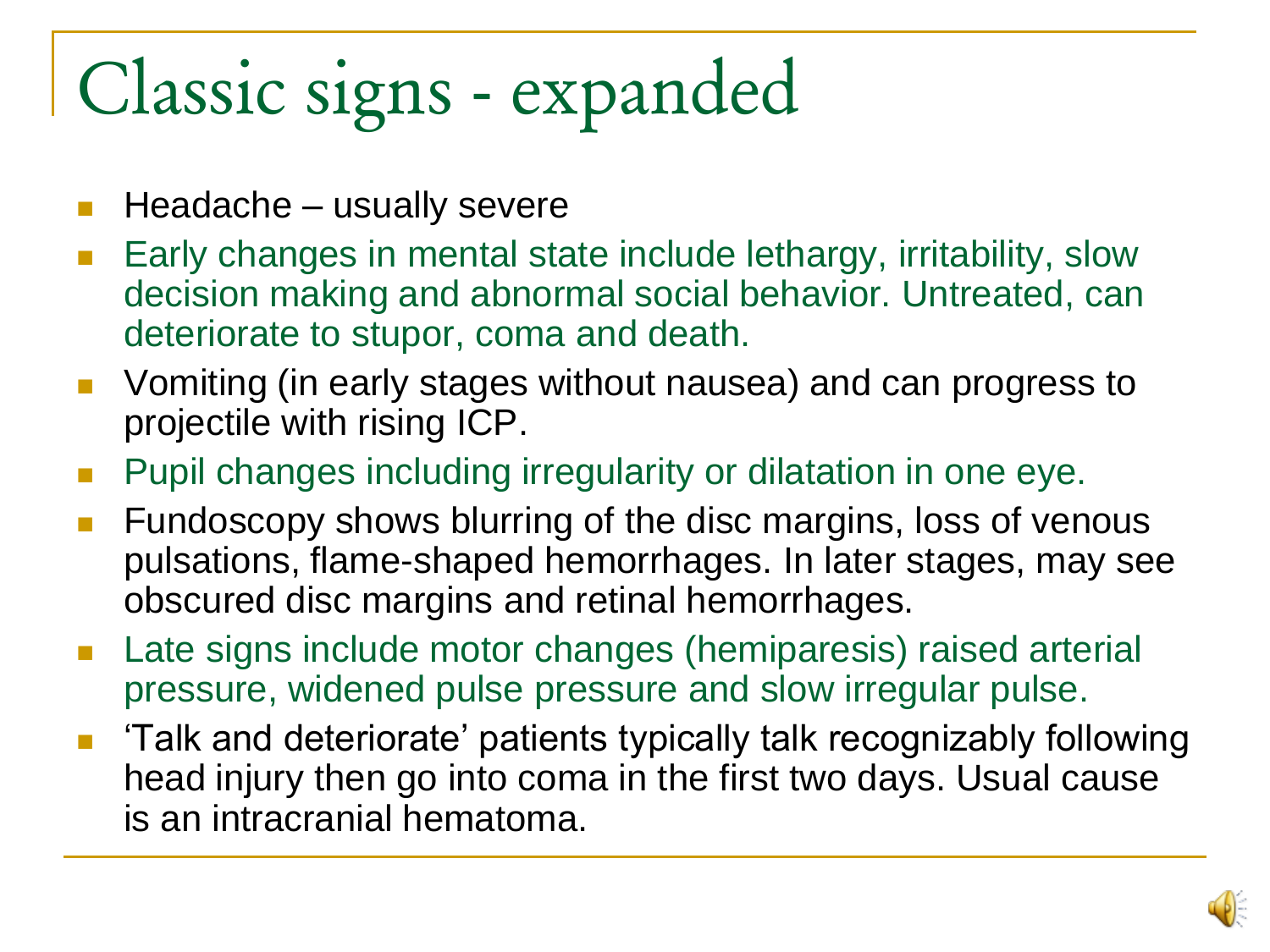

Figure 41-4 (A) Periorbital ecchymosis, called racoon eyes, and (B) periauricular ecchymosis, called Battle's sign.

Copyright © 2005 Lippincott Williams & Wilkins. Instructor's Resource CD-ROM to Accompany Timby/Smith's Essentials of Nursing: Care of Adults and Children.

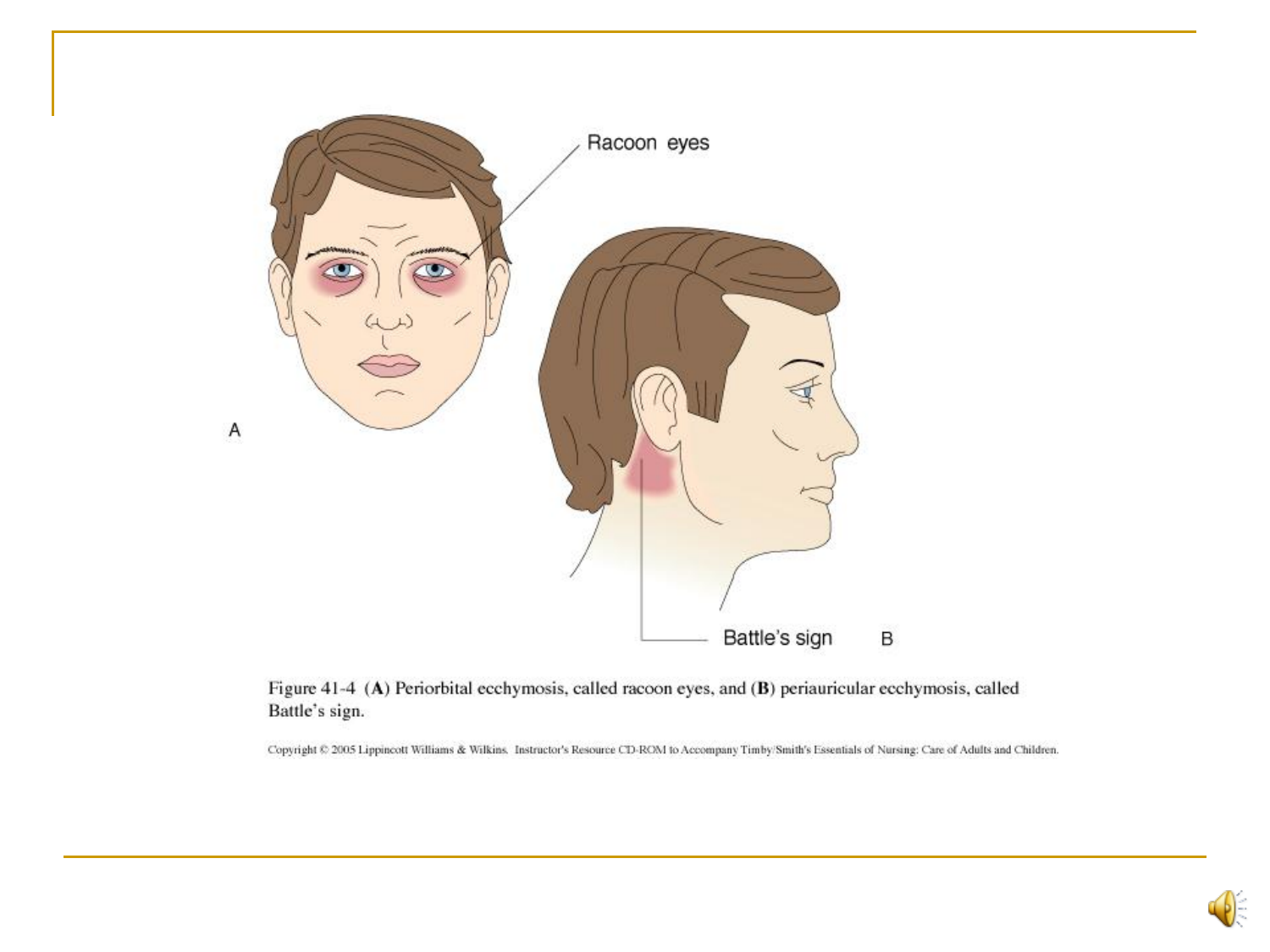- A 22 year old comes into the ER with MVC (motor vehicle crash) at 6:30am. Patient was not wearing a seat belt. Patient lost control and hit a tree going about 30mph.
- $\blacksquare$  Initially patient lost consciousness at the scene and was given a Glasgow Coma Score of 3 and then 14 as patient began to wake.
- **Patient is transported to the ER with a** Glasgow Coma Score is given of 15.

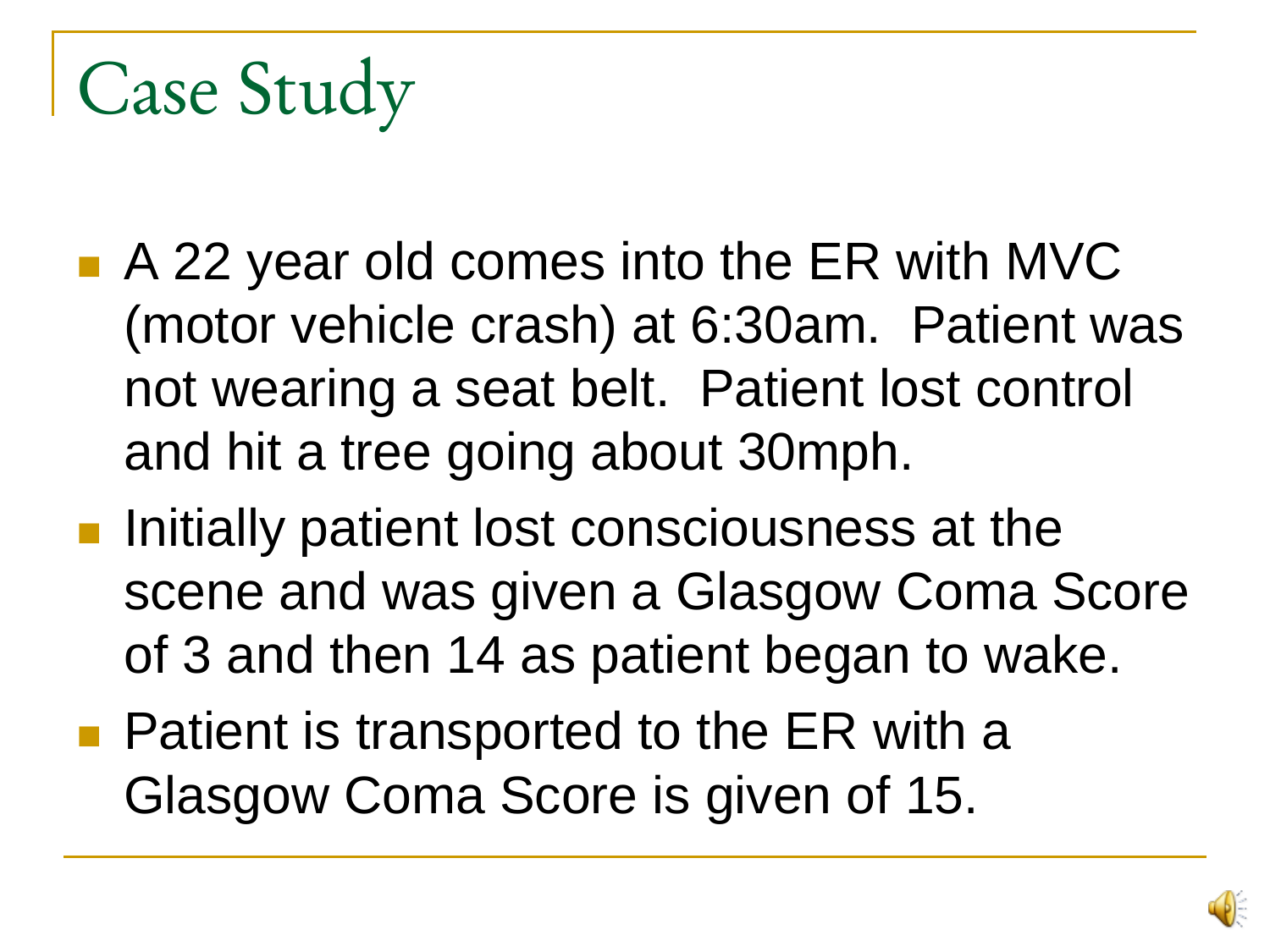- **Patient is placed on a nasal cannula to maintain** oxygenation at 4L.
- A rigid C-collar is placed on the patient's neck and spinal precautions are maintained.



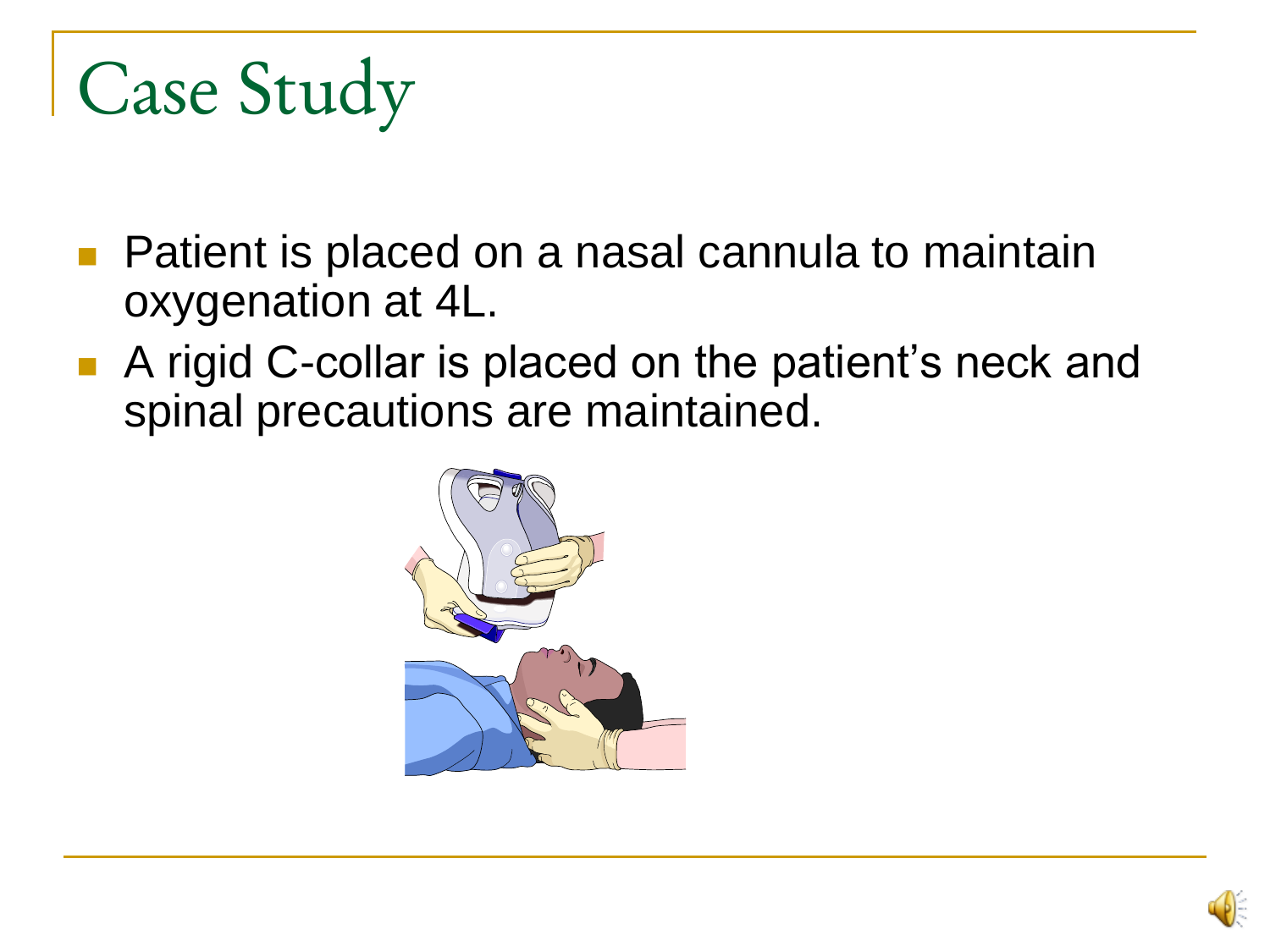■ A CT scan is done without contrast to the head to look for any gross bleeding or abnormalities. Important to rapidly get the patient to a noncontrast CT.

#### CT Scan

Computerized X-rays create a detailed image of the internal organs.

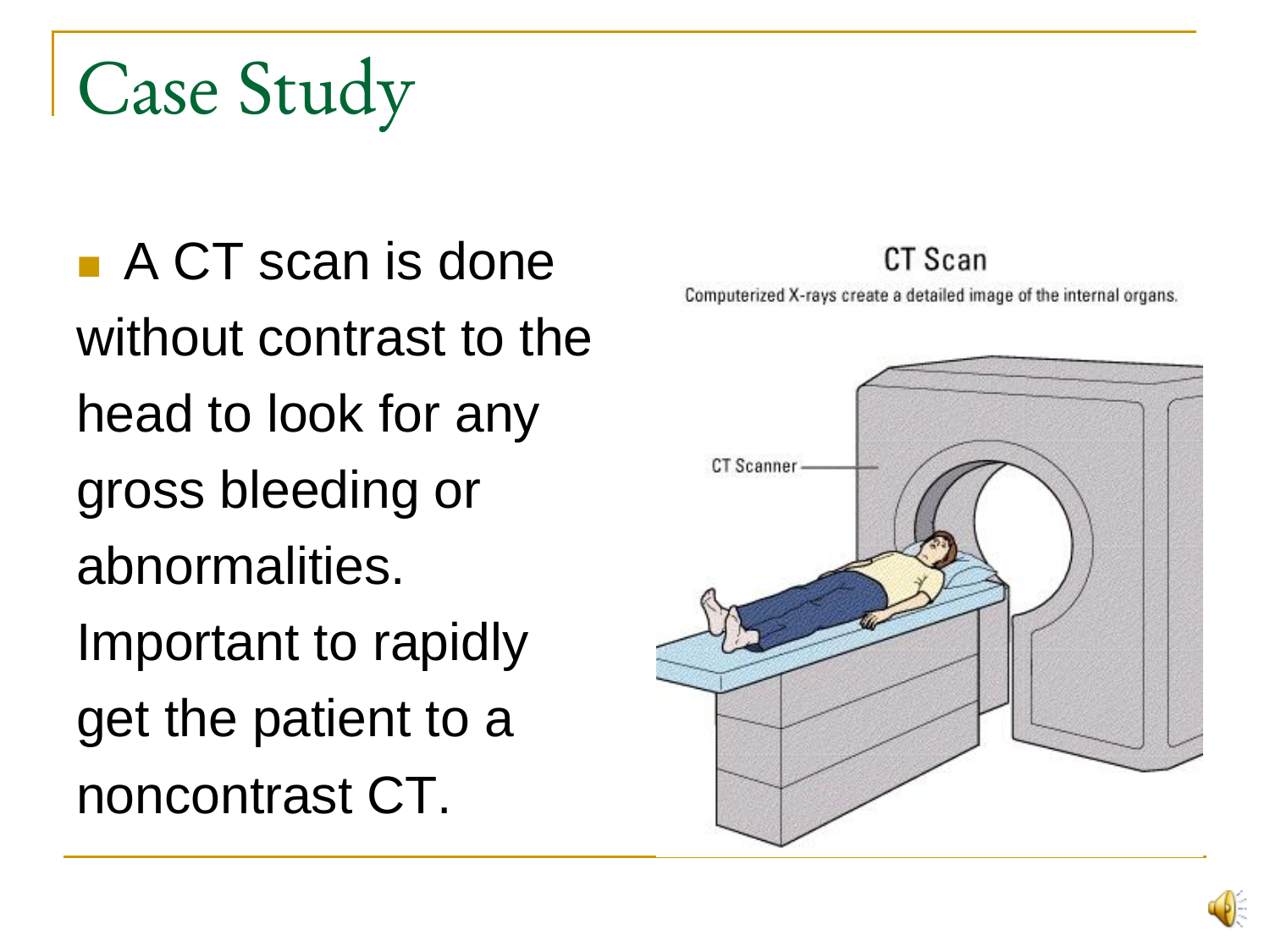■ A small subdural hematoma is reportedly found on the CT scan in the right temporal area.



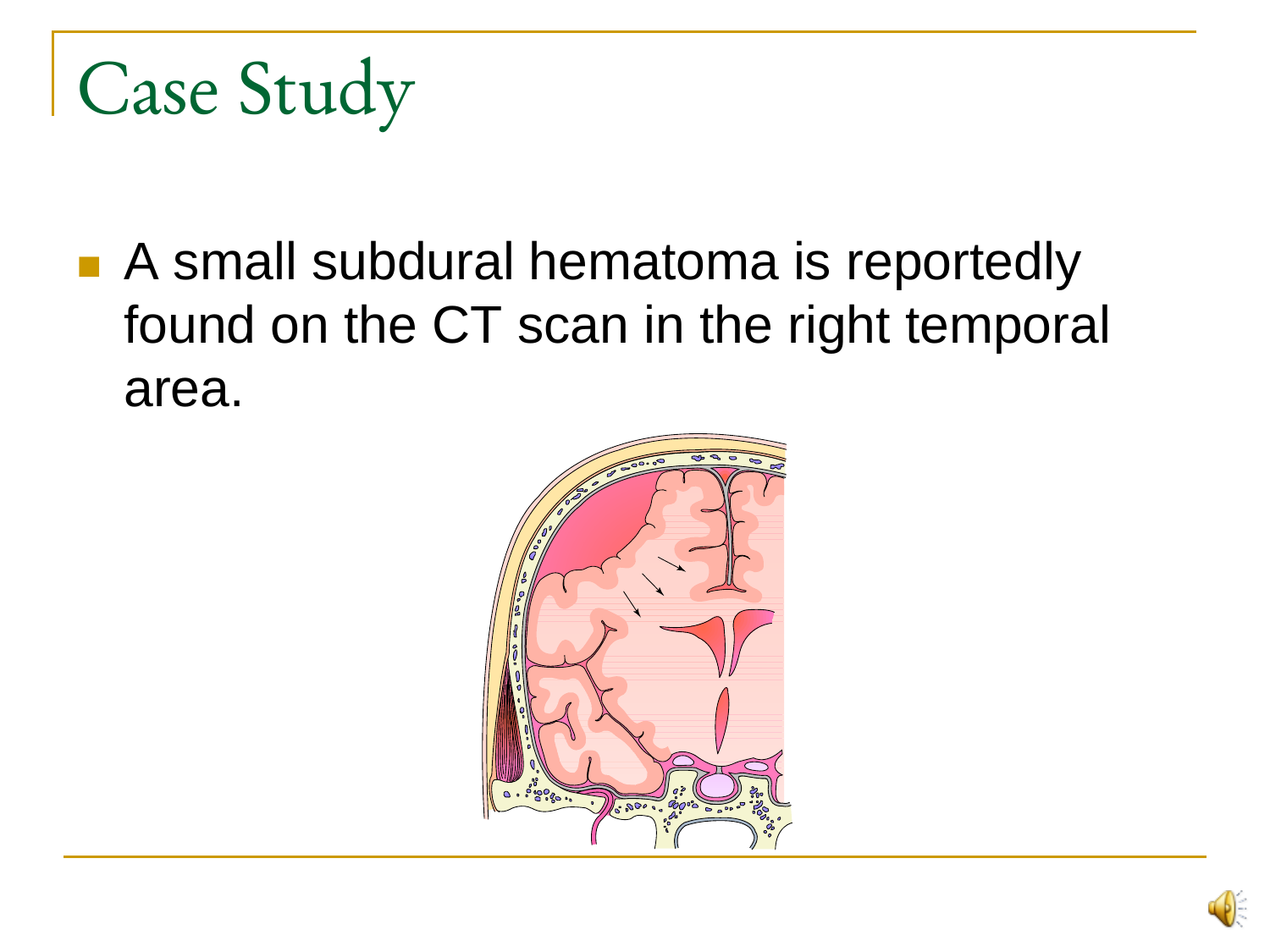- **Patient is to be transported to your unit in SICU at** change of shift 7:30am.
- **Report is called to you.**
- A neurosurgeon has been consulted to see if surgery is an option to remove the blood by craniotomy.
- **The neurosurgeon is on the way and will evaluate** the patient in SICU.
- Your first assessment at 8am, shows a 15 on the Glasgow Coma Scale. Symmetry of movement and strength bilaterally, and PERRLA +3/Brisk +3/Brisk reaction to the pupils.

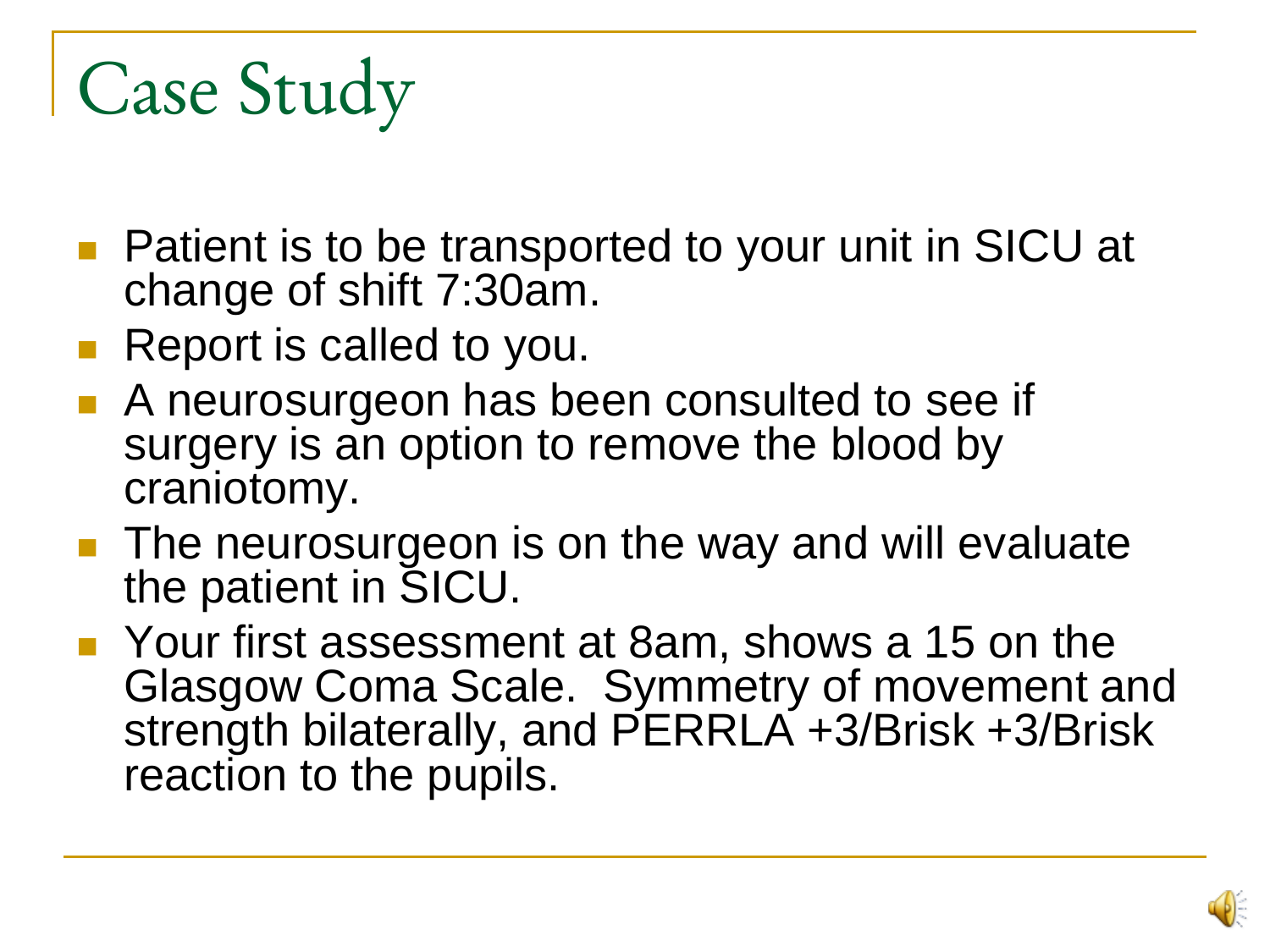## Glasgow Coma Scale 8 am

| Glasgow Coma Scale |                          |       |   |  |
|--------------------|--------------------------|-------|---|--|
| Assessment         | Reaction                 | Score | 8 |  |
| Eye Opening        | Spontaneou sly           | 4     | Χ |  |
| Response           | To speech                | З     |   |  |
|                    | To pain                  | 2     |   |  |
|                    | Noresponse               | 1     |   |  |
| Ve rbal Response   | Oriented x3              | 5     | x |  |
|                    | C onversation, confulsed | 4     |   |  |
|                    | Inappropriate speech     | 3     |   |  |
|                    | Incomprehensible sounds  | 2     |   |  |
|                    | Noresponse               | 1     |   |  |
| Motor Response     | Obeys v erbal command    | 6     | x |  |
|                    | Localizes pain           | 5     |   |  |
|                    | Flexion withdrawal       | 4     |   |  |
|                    | Fle xion                 | 3     |   |  |
|                    | Extension                | 2     |   |  |
|                    | Noresponse               | 1     |   |  |
|                    |                          |       |   |  |

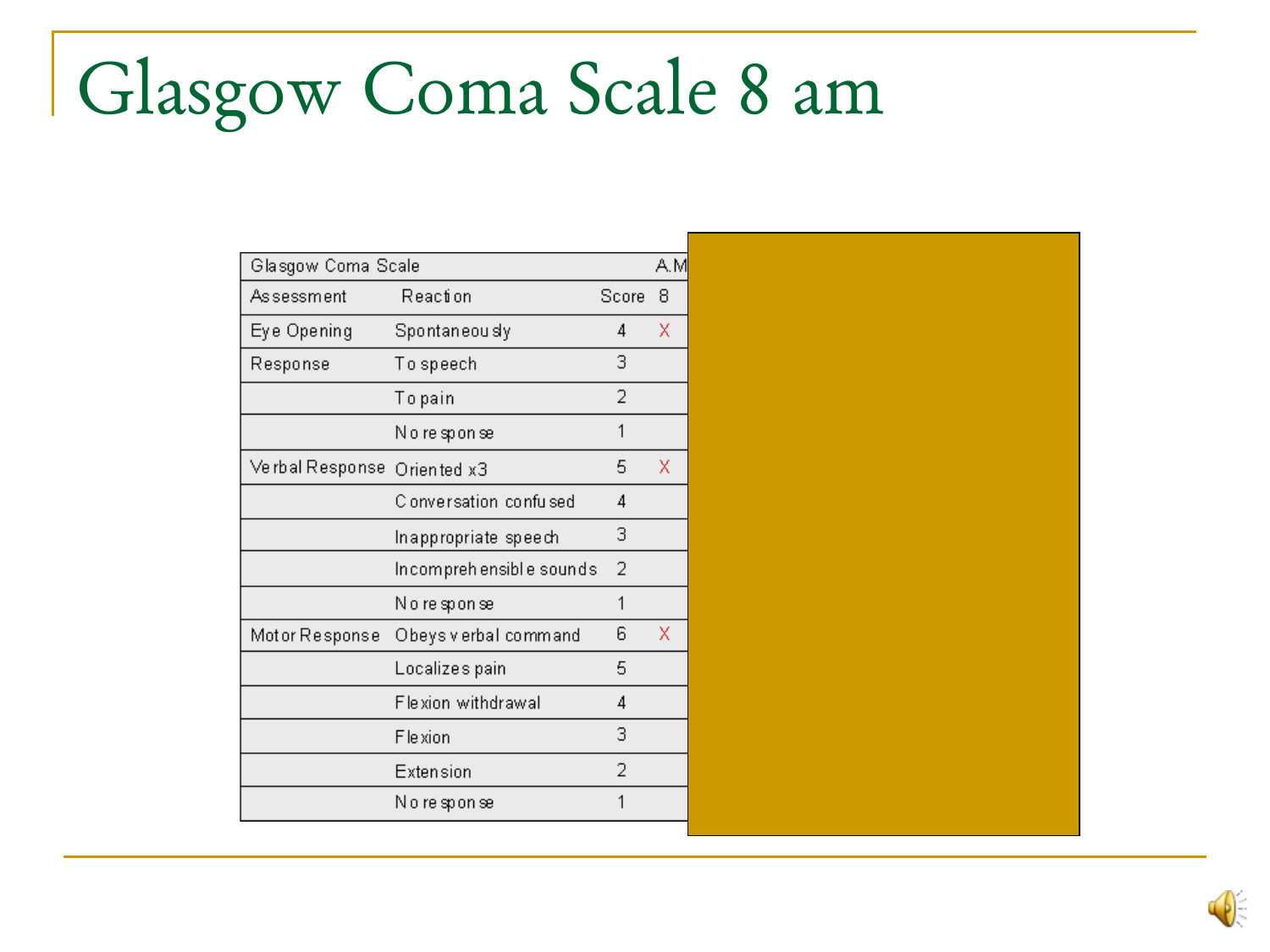- Patient is wanting to get up and drink some water.
- Patient education: Reverse Trendelenburg position is provided and explained to the patient that until the neck can be cleared, the same trauma that caused the bleed could have caused a small fracture to the neck. It is important to stay in alignment until that is checked or the patient can cause spinal chord injury and possibly paralysis.
- **Also maintaining the patient NPO untill** Neurosurgeon decides if will go to surgery or not is important to not risk the chances of aspiration.
- **Patient and family verbalize understanding.**

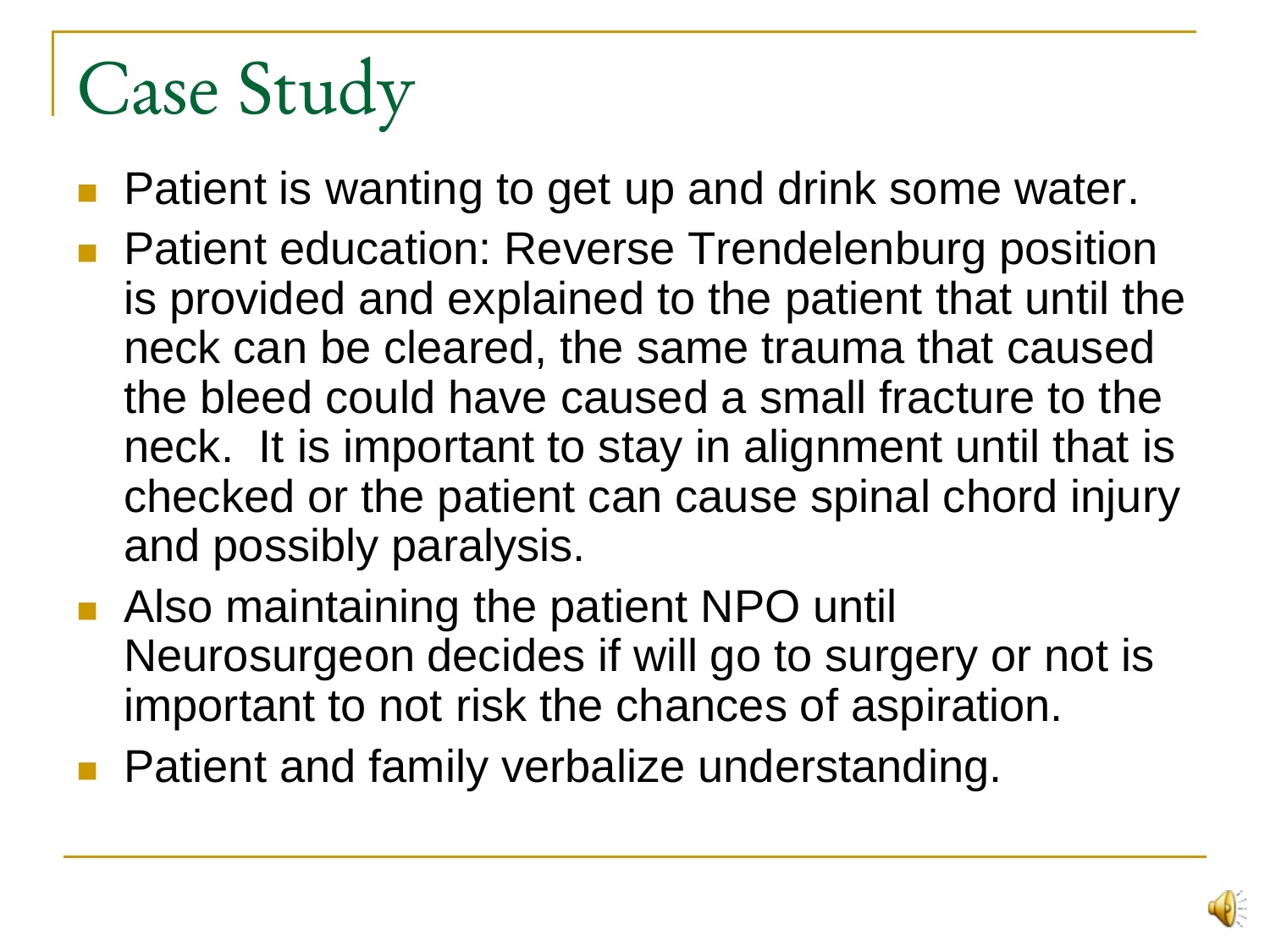- At 9am, no change on the Glasgow Coma Scale, still a 15.
- The Neurosurgeon is evaluating the patient for surgery and talking to patient and family.
- Cervical, Thoracic, and Lumbar spinal films are done and awaiting to be evaluated by the Trauma physicians.
- The patient is becoming more agitated with the C-collar and wants to get up.

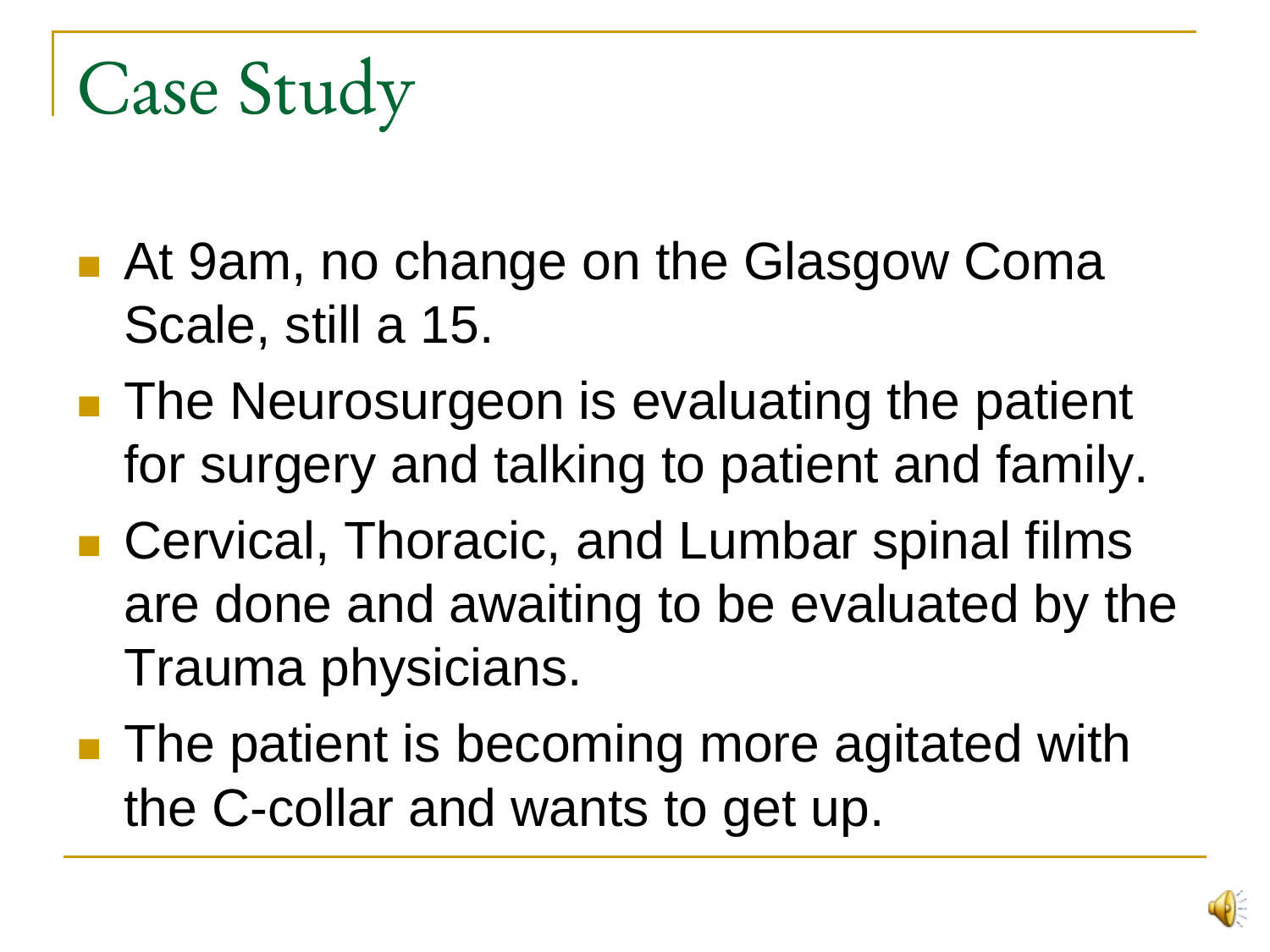- **The neurosurgeon tries to explain the** importance of maintaining spinal alignment.
- **The nurse called the Trauma doctor and they** report that it is ok to let the patient sit up, but still want the patient to be NPO and keep the C-Collar on. This is told to the patient which is ok and sits up with C-Collar on.
- **The neurosurgeon asks to monitor the patient** hourly for neuro checks and to call with changes.

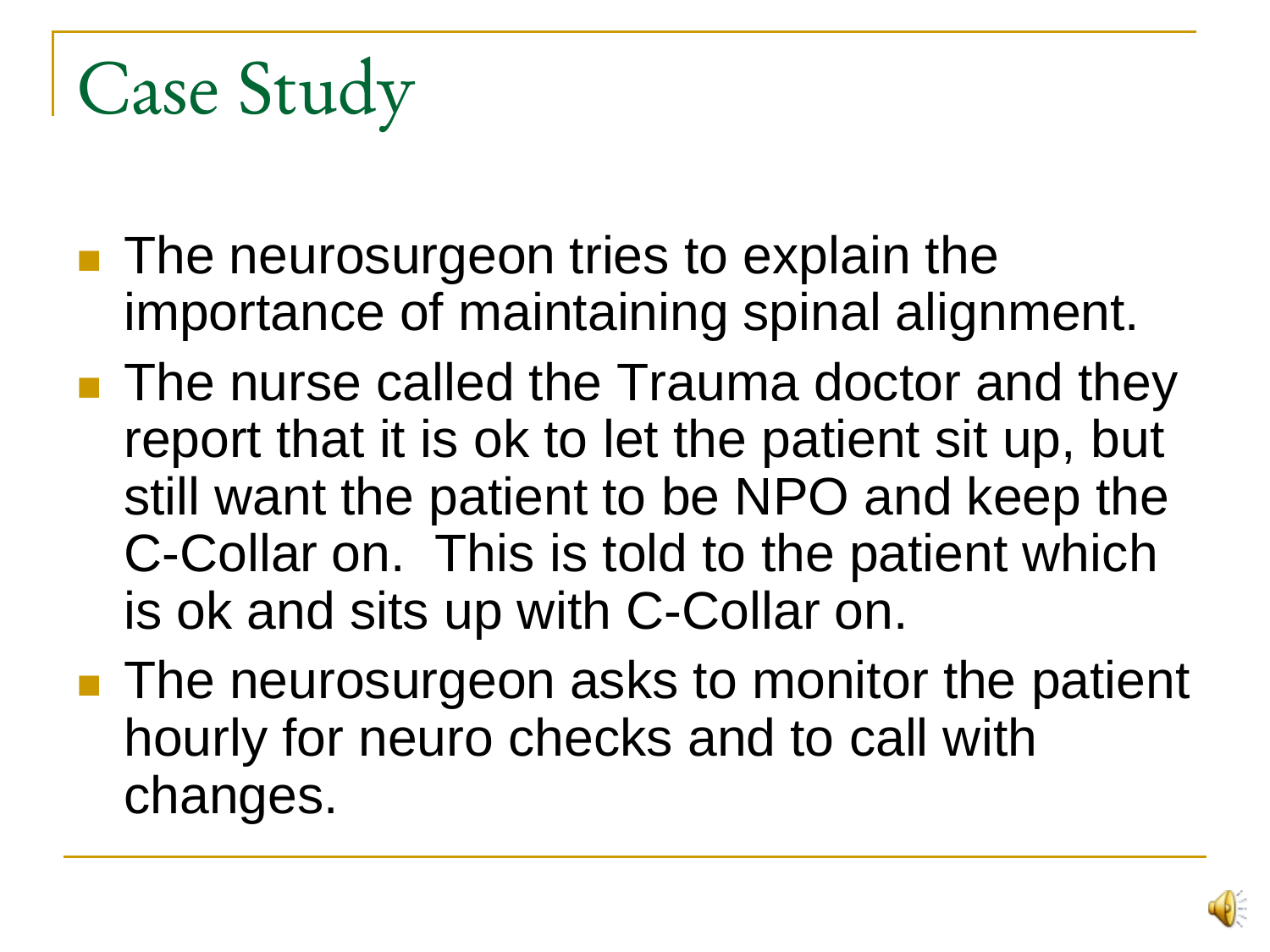- At 10am, the Glasgow Coma Scale is 12. Patient only opens eyes to speech, localizes to pain, and is confused with speech. The RN notifies the Neurosurgeon of the changes, a stat CT scan is ordered without contrast. Left pupil is larger than Right pupil, (CN-III).
- **RN** notifies the Trauma doctor as well of the changes. Order for intubation. Anesthesia on call is called for stat intubation and Respiratory Therapy is called for a ventilator.

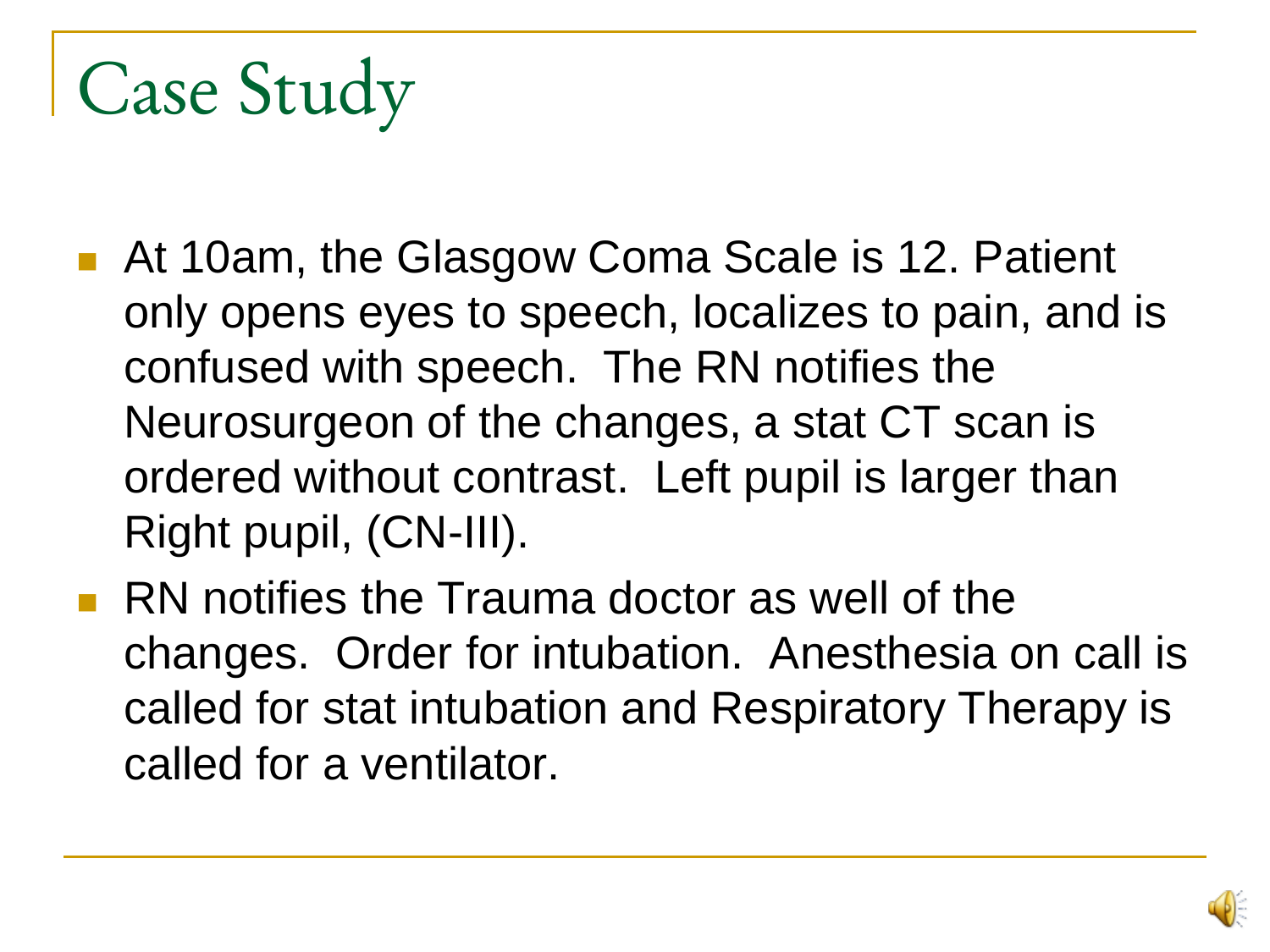## Glasgow Coma Scale 10 am

| Glasgow Coma Scale |                          |       | A.M. |    |
|--------------------|--------------------------|-------|------|----|
| Assessment         | Reaction                 | Score | 8    | 10 |
| Eye Opening        | Spontaneou sly           | 4     | x    |    |
| Response           | To speech                | 3     |      | x  |
|                    | To pain                  | 2     |      |    |
|                    | Noresponse               | 1     |      |    |
| Ve rbal Response   | Oriented x3              | 5     | X    |    |
|                    | C onversation, confulsed | 4     |      | x  |
|                    | Inappropriate speech     | 3     |      |    |
|                    | Incomprehensible sounds  | 2     |      |    |
|                    | Noresponse               | 1     |      |    |
| Motor Response     | Obeys v erbal command    | 6     | x    |    |
|                    | Localizes pain           | 5     |      | x  |
|                    | Flexion withdrawal       | 4     |      |    |
|                    | Fle xion                 | 3     |      |    |
|                    | Extension                | 2     |      |    |
|                    | Noresponse               | 1     |      |    |
|                    |                          |       |      |    |

CT Scan

Computerized X-rays create a detailed image of the internal organs.

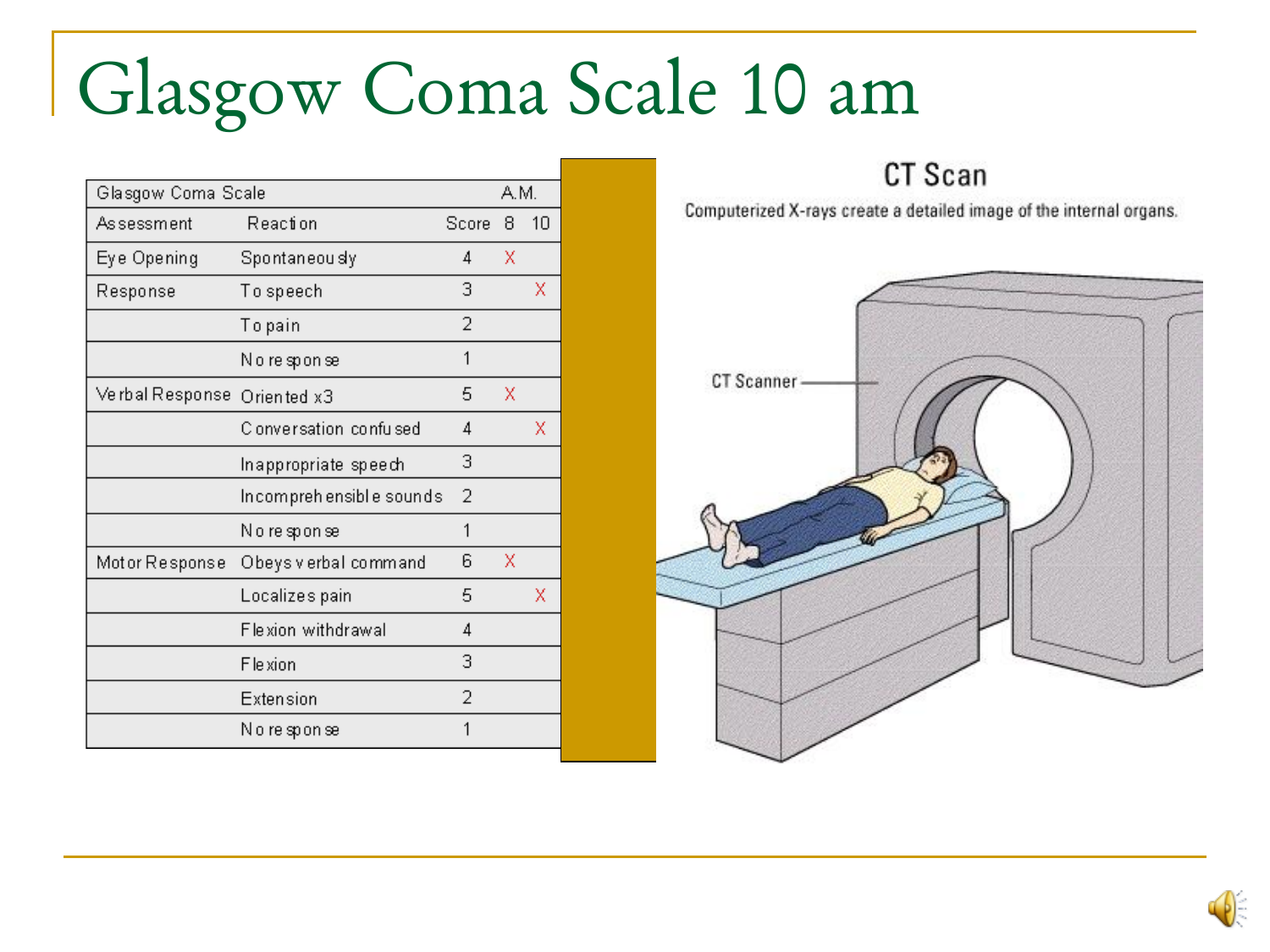- **The CT scan is done and report from** radiology called to the Neurosurgeon.
- The Neurosurgeon calls the RN and states the bleed is worse and to set up for a Ventriculostomy and ICP monitor (p. 2197). The physician hopes to be Ventriculostomy able to place a catheter into the ventricles of the brain to drain off CSF and monitor ICP.

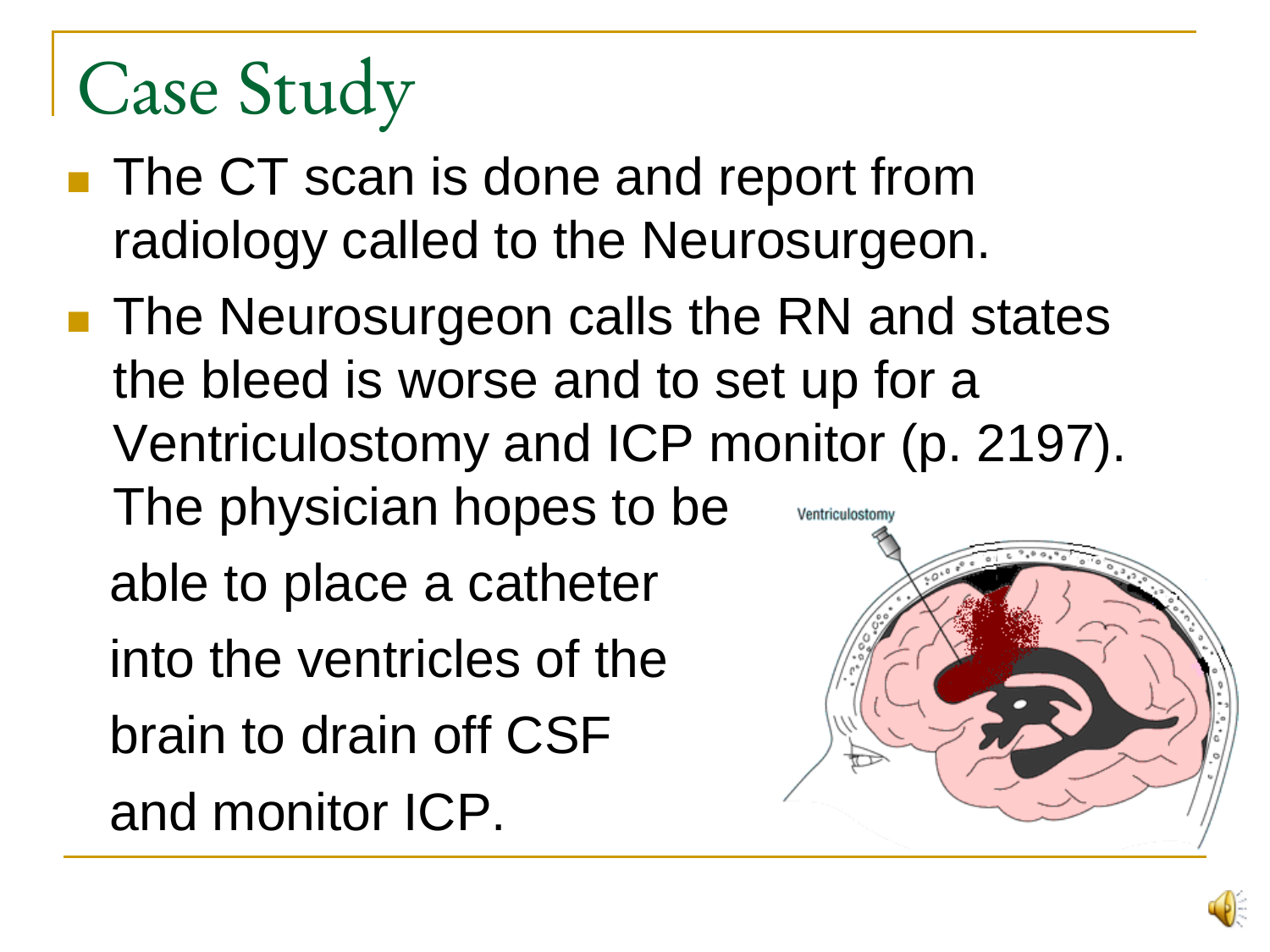#### Ventriculostomy Drainage System



Zeroed at the tragus. After drain is placed by the physician, attach the drainage system and level at ordered

measurement.

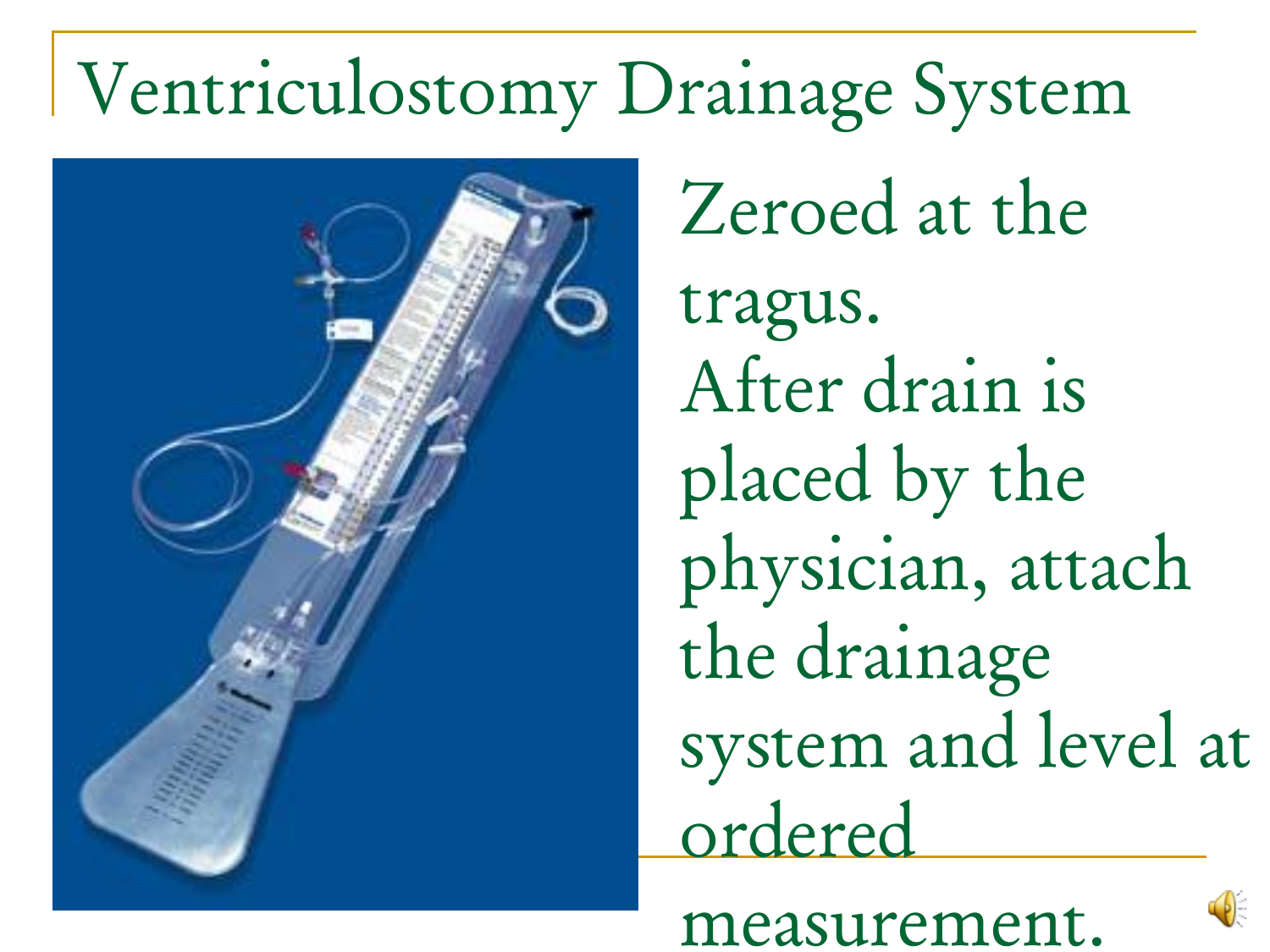■ Consent from family is obtained and the Ventriculostomy is placed (initially 150 mL of blood tinged fluid comes out). ICP is 45, initially with a MAP of 85. The CPP is MAP-ICP  $=$  40.

**Neuro protocols ordered by the Trauma physician.** 

- □ Patient started on Fluid boluses of NS, then Dopamine, then Norepinephrine, then Phenylephrine (Neo-synephrine) to get CPP > 70. Mannitol is given to reduce ICP, Foley is placed to monitor urine output.
- **After 1 hour another 80 mL comes out. ICP is down** to 22. CPP is up to 72.

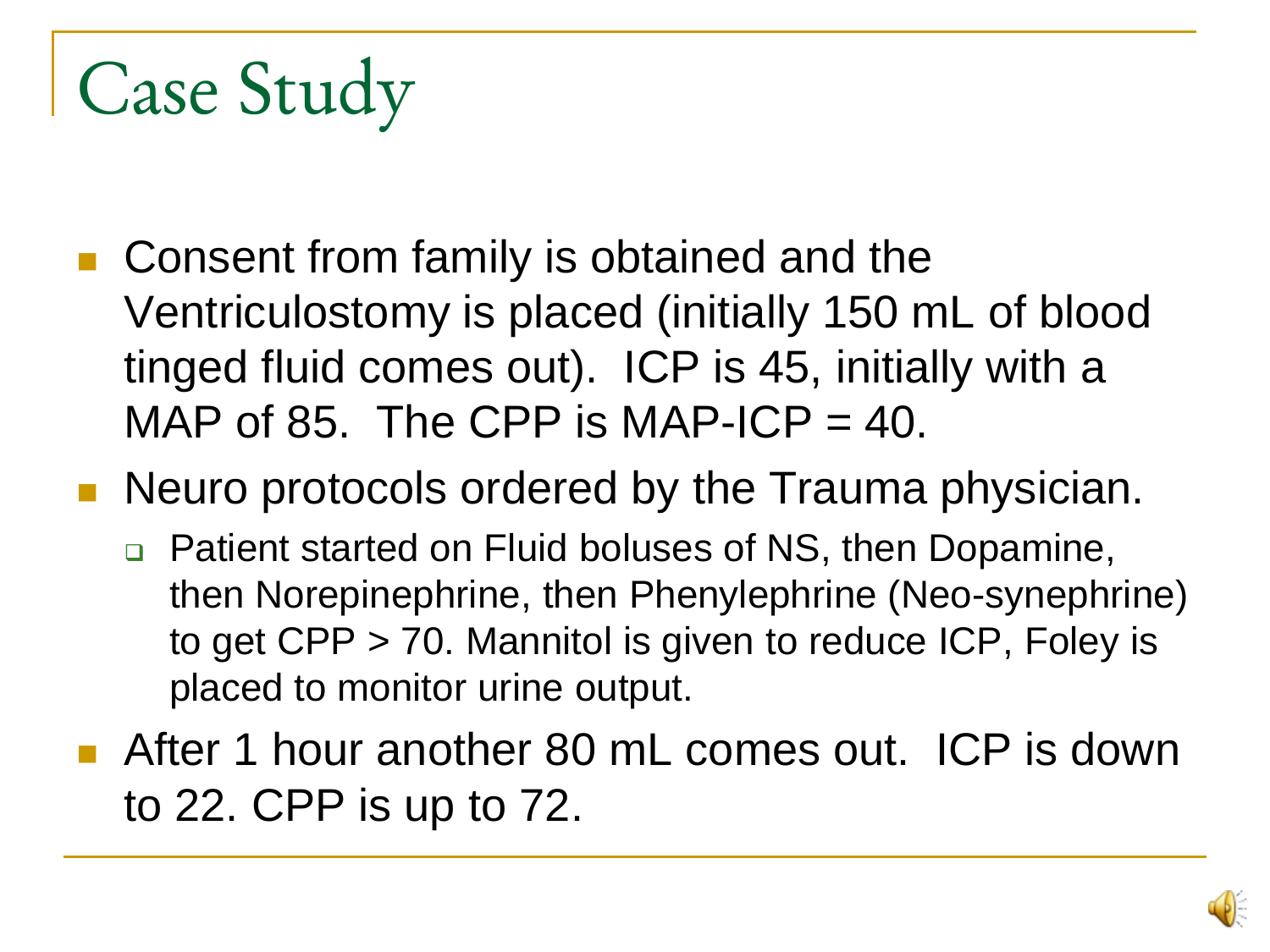# Nursing Diagnosis and Management

- Ineffective Tissue Perfusion: Cerebral
	- □ Would like to have CPP > 70mmHg
	- □ Would like to have ICP < 20mmHg.
	- BP will be maintained or supported to keep CPP > 70mmHg
	- □ Temperature will be maintained at less than 38.5 Celsius (101.3F).
	- Maintain urine output > 30mL/hr and not >200mL/hr (may indicate diabetes insipidus)
	- □ Keep HOB up 30-45 degrees if not contraindicated
	- □ Monitor for changes in Neuro status

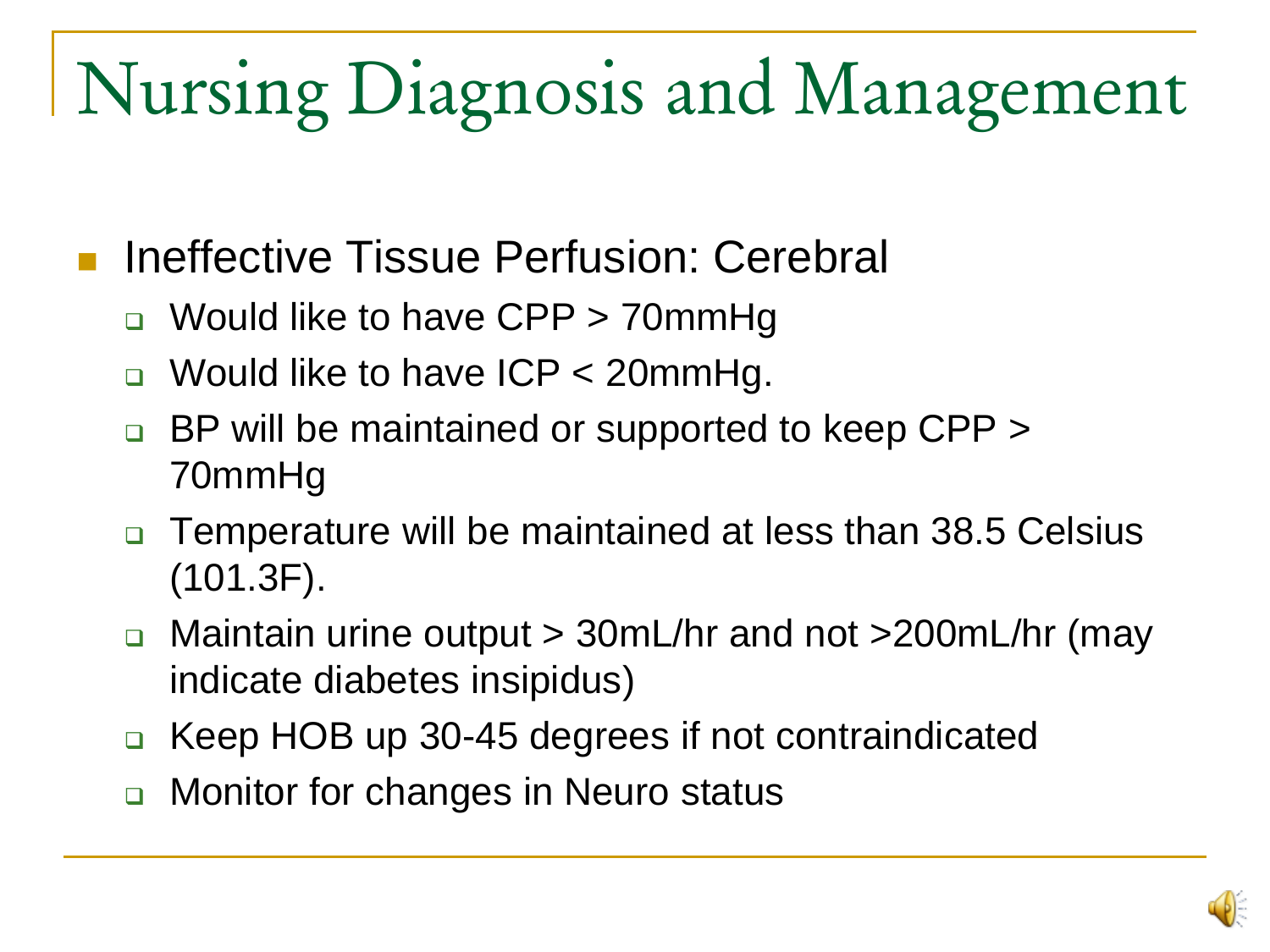- At this point we need to maintain some things. Realistically, we need help from the charge nurse to take or have someone else monitor our other patient.
- Delegate responsibilities of recording vital signs, placing SCDs on patient, dumping and recording urine hourly, hourly accuchecks to monitor Blood Sugars. Many of these patients will be on insulin drips that you regulate, but the monitoring of BSs can be delegated.
- Communicate well with patient, family, respiratory therapy (they will be managing your ventilator), physicians, lab, and diagnostic procedures.
- Goal is to prevent any other injuries like pneumothorax from intubation, infections and blood clots from immobility and being on a ventilator, pressure sores, malnutrition or decreased perfusion to the GI tract, hypoxia, hypovolemia from using Mannitol as a hyperosmotic diuretic to pull off fluid.

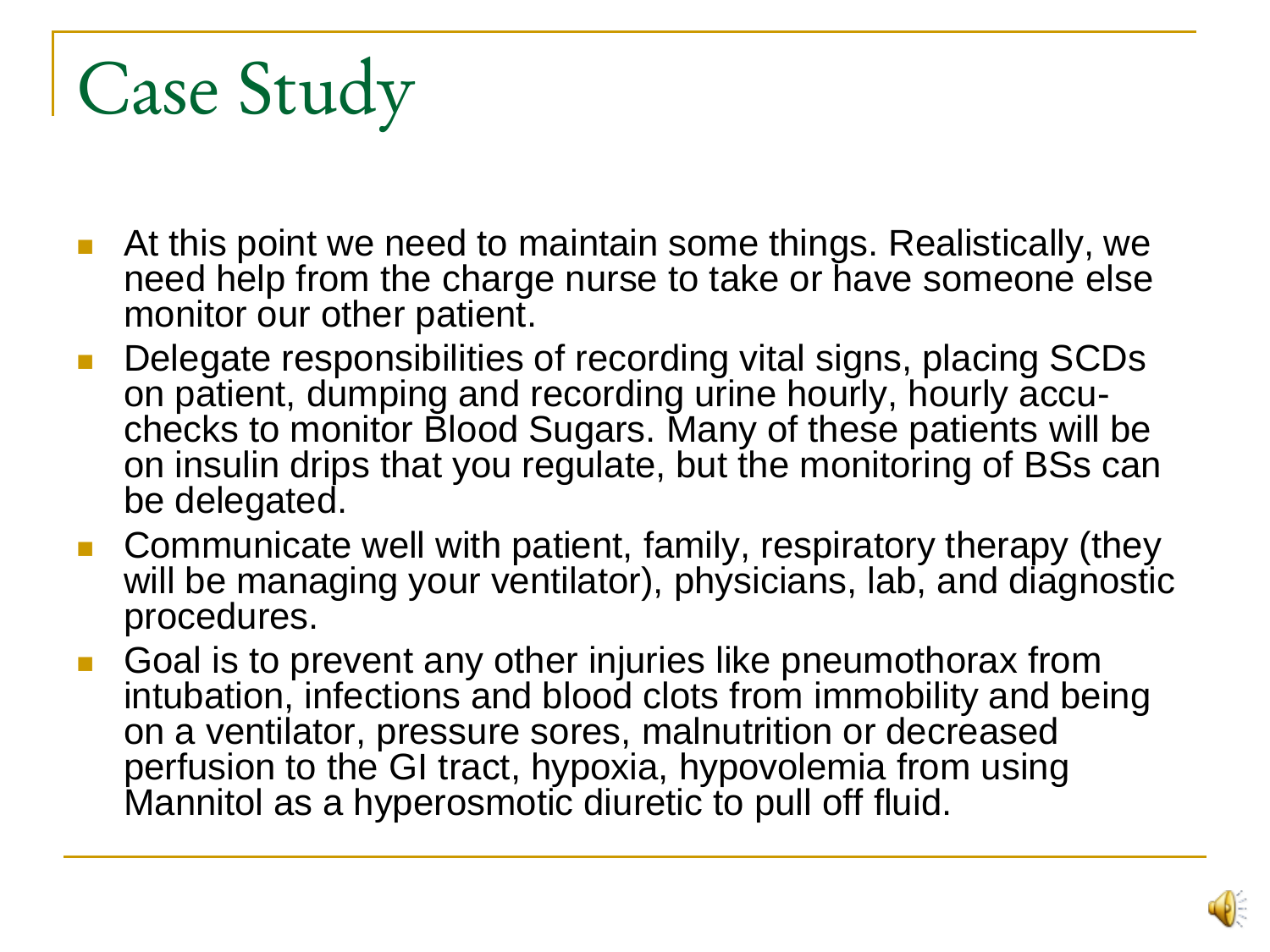



**Monitor End Tidal CO2**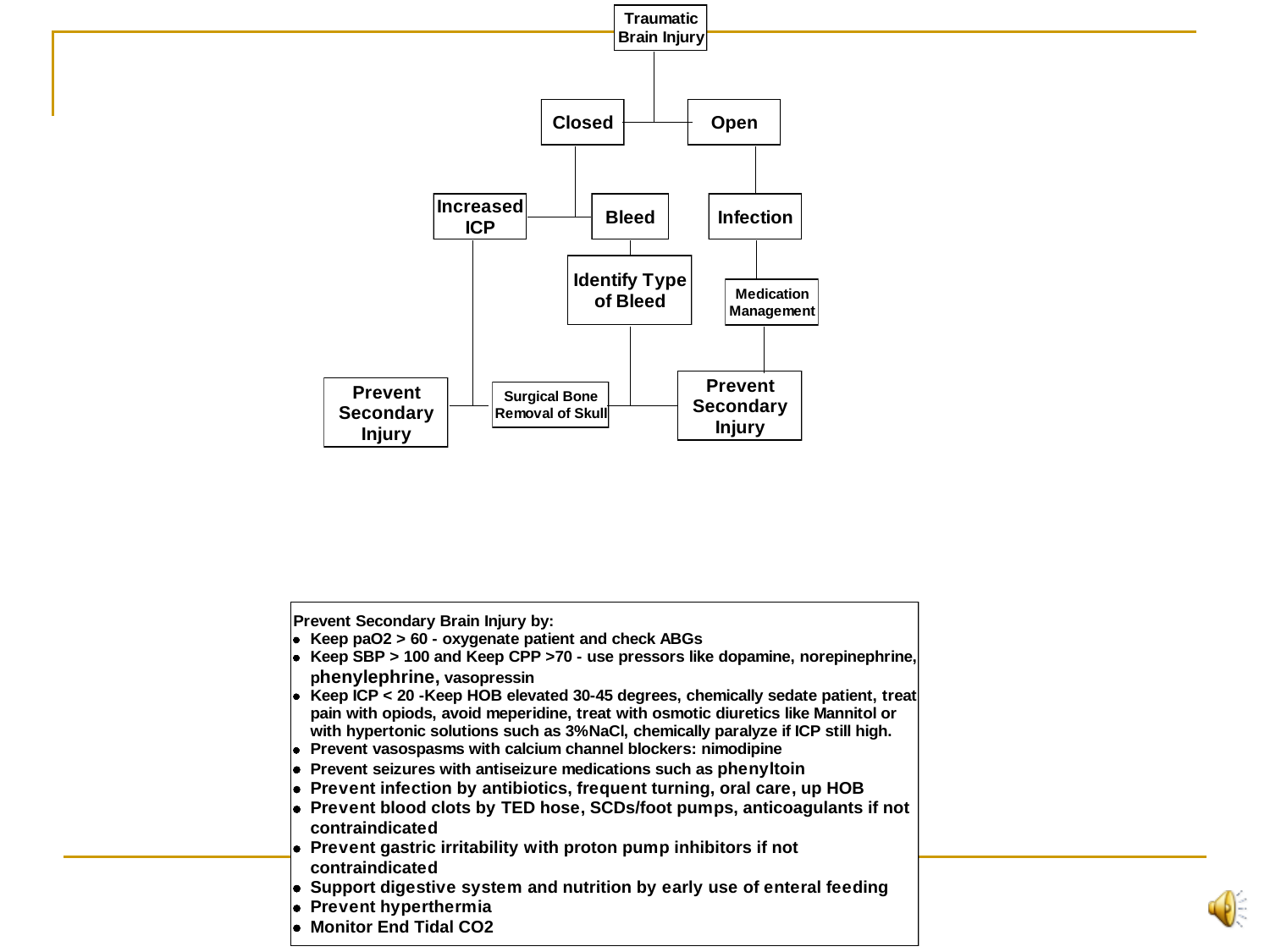# Nursing Diagnosis and Management

- Ineffective Airway Clearance
	- This is always the first concern of anyone with a head injury.
- In our case study, the patient was initially unconscious and then came around quickly or he would have been intubated at the scene.
- **The patient then was alert and appeared to be able** to control his airway.
- Then after a couple hours, that changed and then the airway needed to be secured and protected.
- **Ineffective Cranial Tissue Perfusion.** 
	- □ This will affect every other system.

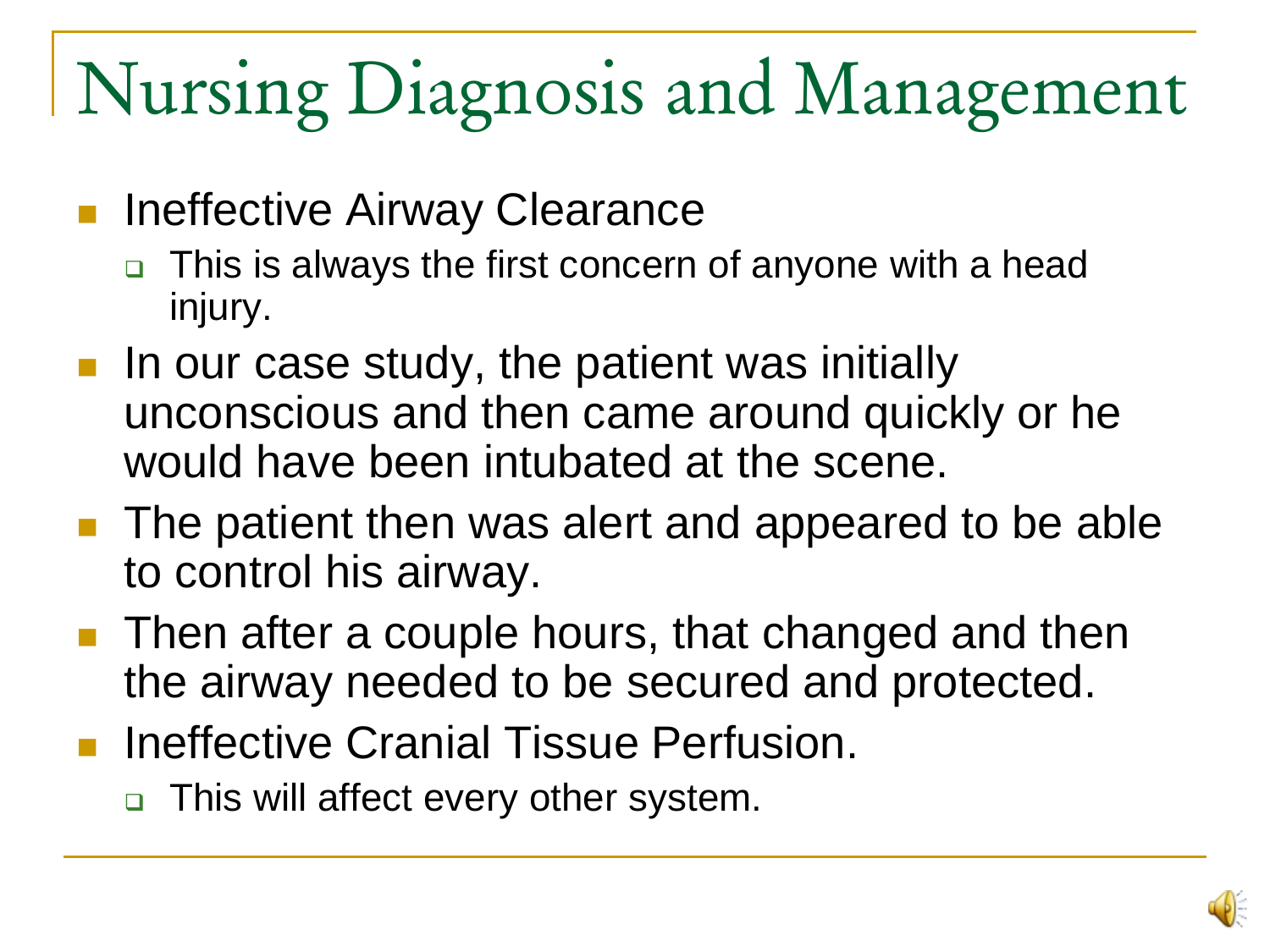# Pharmacology

- Mannitol hyperosmotic diuretic, pulls fluid out of the cells into the vascular space and patients urinate out the extra fluid. Make sure you don't dehydrate these patients. Check serum/urine osmolarity.
- Sedation/Pain meds may be given (after patient unresponsive if high ICP) initially it might not be given if patient is awake as to not interfere with evaluation of LOC.
- Pain Opiates like Morphine or Hydromorphone (Dilaudid) about 4 times as potent as Morphine, Demerol is relative contraindication in head injury patients. Watch resp. depression and low BP. Antidote - Naloxone is a drug used to counter the effects of opioid overdose
- Sedation Versed or Ativan benzodiazepines are a class of drugs with sedative, hypnotic, anxiolytic, anticonvulsant, amnestic and muscle relaxant properties. Watch resp. depression and low BP. Antidote -Flumazenil (Romazicon) is a benzodiazepine antagonist.

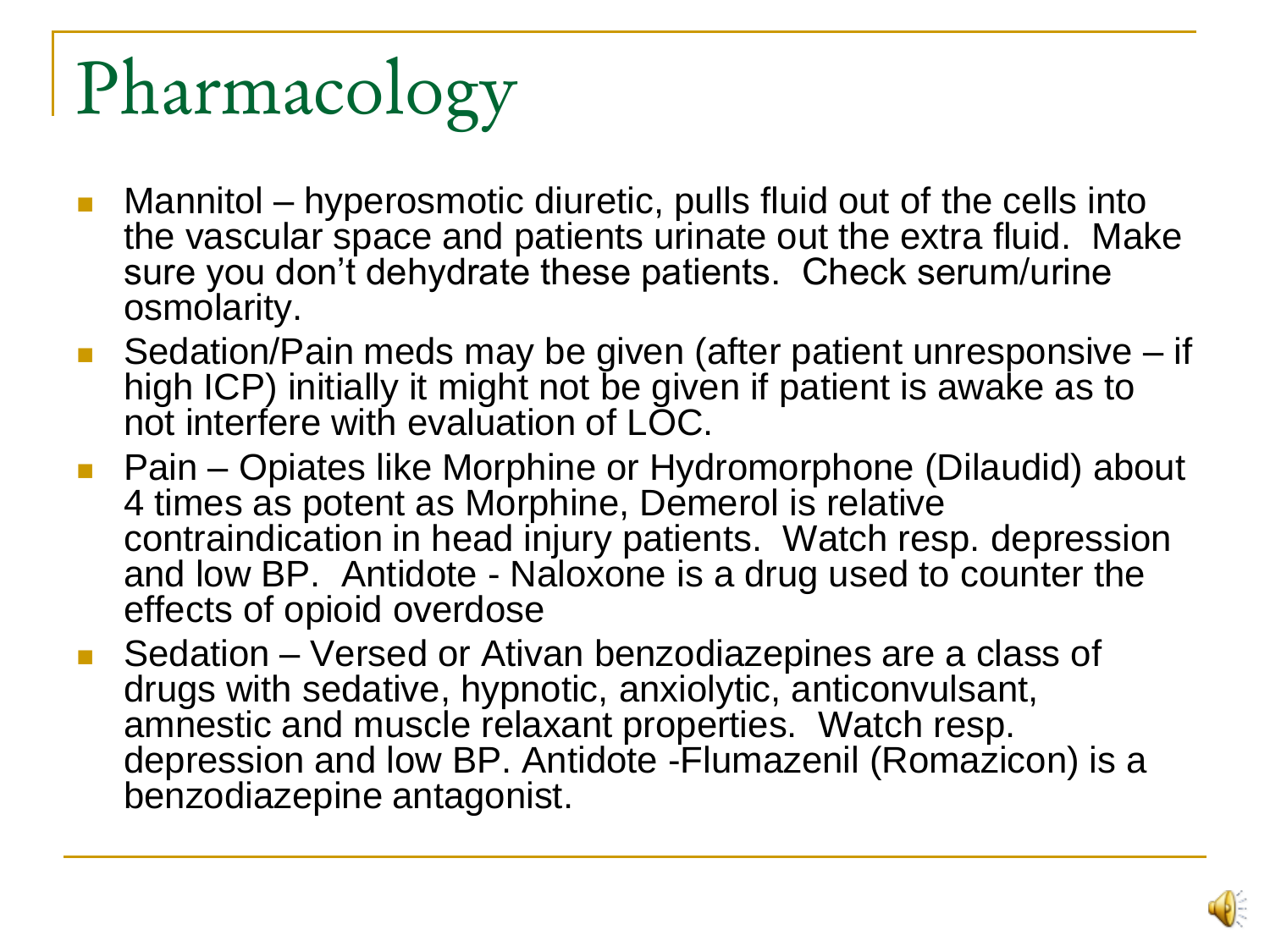### Must be mechanically ventilated.

- **Propofol is a short-acting intravenous anesthetic** agent used for the induction of general anesthesia in adult patients and pediatric patients older than 3 years of age; maintenance of general anesthesia in adult patients and pediatric patients older than 2 months of age; and sedation in medical contexts, such as intensive care unit (ICU) sedation for intubated, mechanically ventilated adults, and in certain procedures. Watch for low BP.
- May use BIS monitoring to watch for sedative effects.
- **Patient may need sedation holiday, daily.**

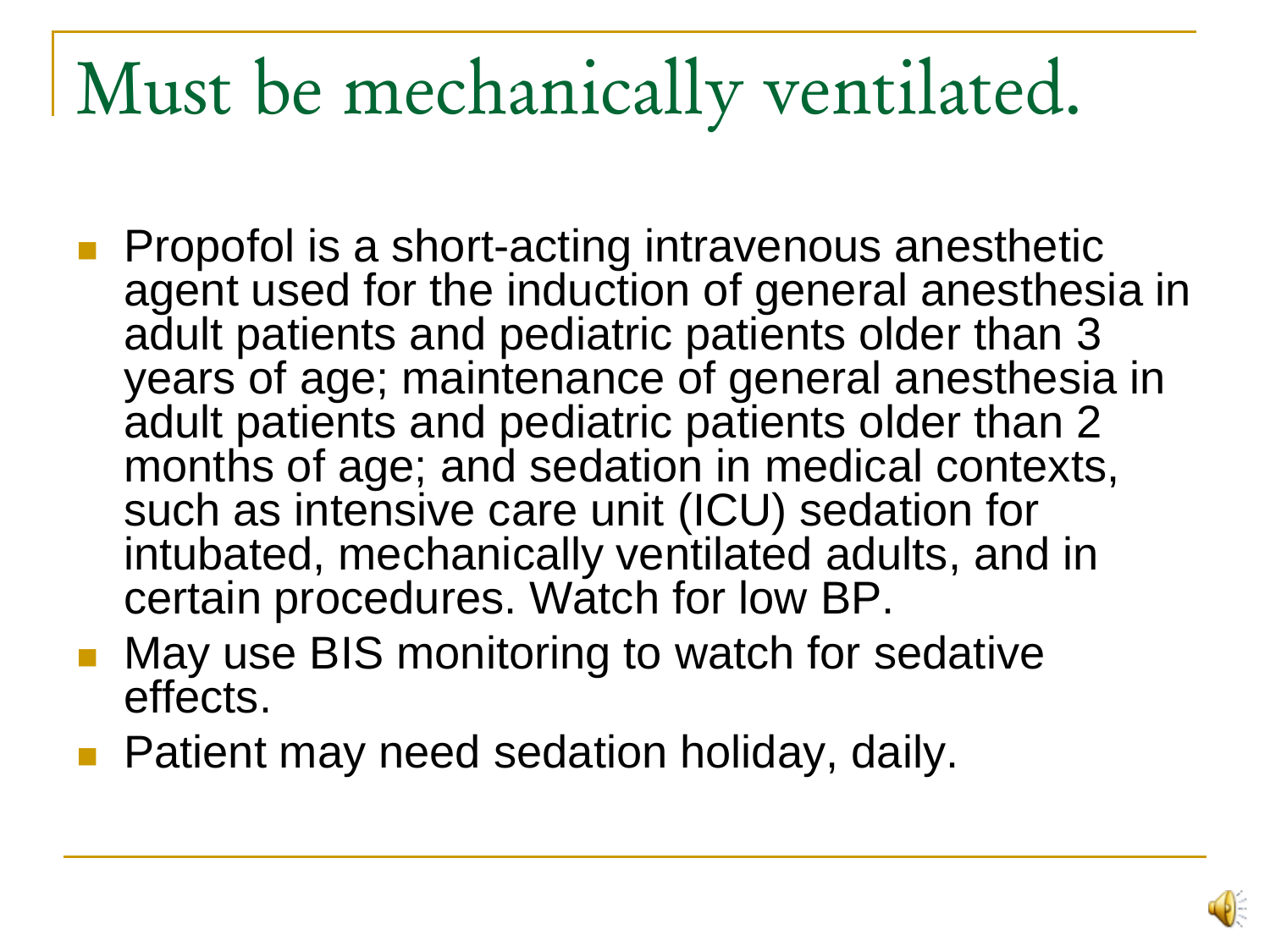# Paralytic

- A paralytic may be required to prevent any movement.
- Must be mechanically ventilated.
- They can still feel everything, so sedation/pain medication needs to be given prior to and concurrent with administration.
- **Nondepolarizing blockers** 
	- **Example 21 Atracurium (Tracrium)**
	- **u** Vecuronium (Norcuron)
	- □ Rocuronium (Zemuron)
	- **Cisatracurium (Nimbex)** eliminated through resp. system favored because not eliminated through the kidneys or liver.
- Depolarizing blocker
	- suxamethonium (succinylcholine) very short duration 5 minutes. Favored by some for short duration for procedures such as intubation.

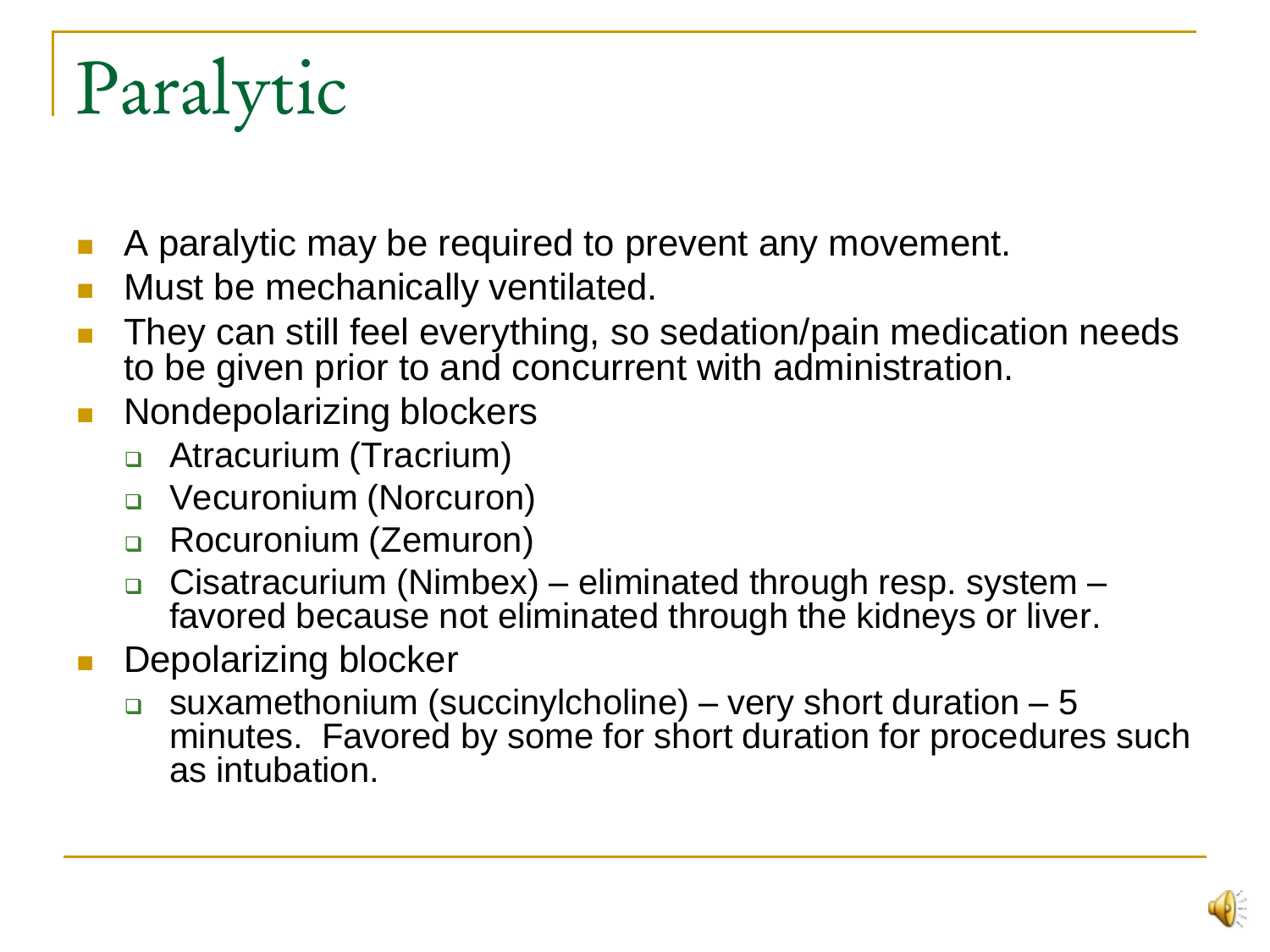#### Train of Four

- □ Train of Four is used to determine twitches on the ulnar nerve or at near the eyebrow for patients on a paralytic.
	- 4 light shocks are given causing the unparalyzed person to twitch 3-4 times. Paralytic would need to be increased.
	- 2 twitches out of 4 would be no change in paralytic.
	- 1 twitch out of 4 would be a need to decrease paralytic according to protocol orders.

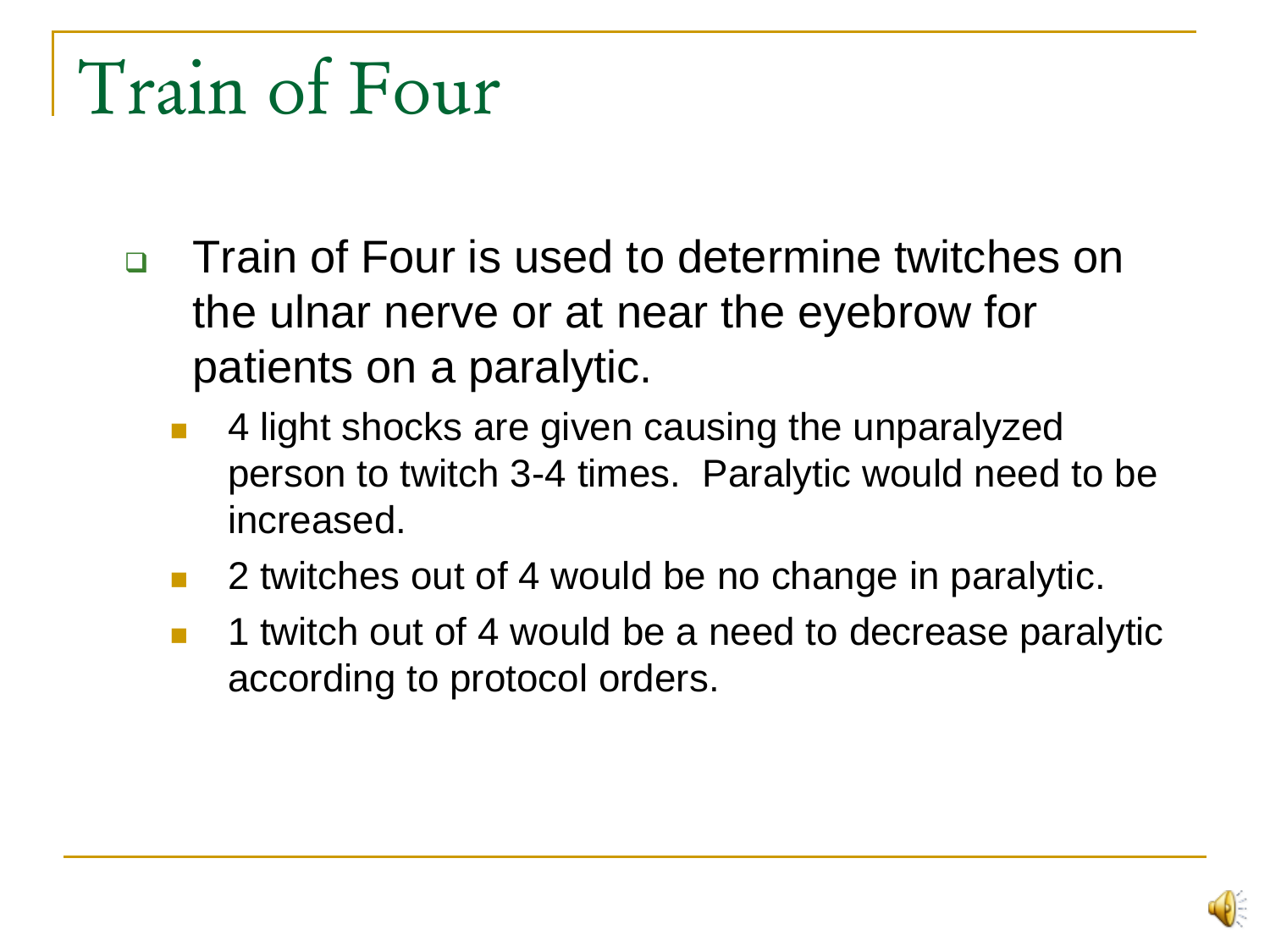#### Seizures - prevent

- Benzodiazepines common Valium
- **Phenytoin like:** 
	- Phenytoin (Dilantin) very caustic to vessels, can cause tissue destruction, make sure you get a good blood return if giving in a peripheral site.
	- □ Carbamazepine (Tegretol)
	- □ Valproic Acid (Depakene)

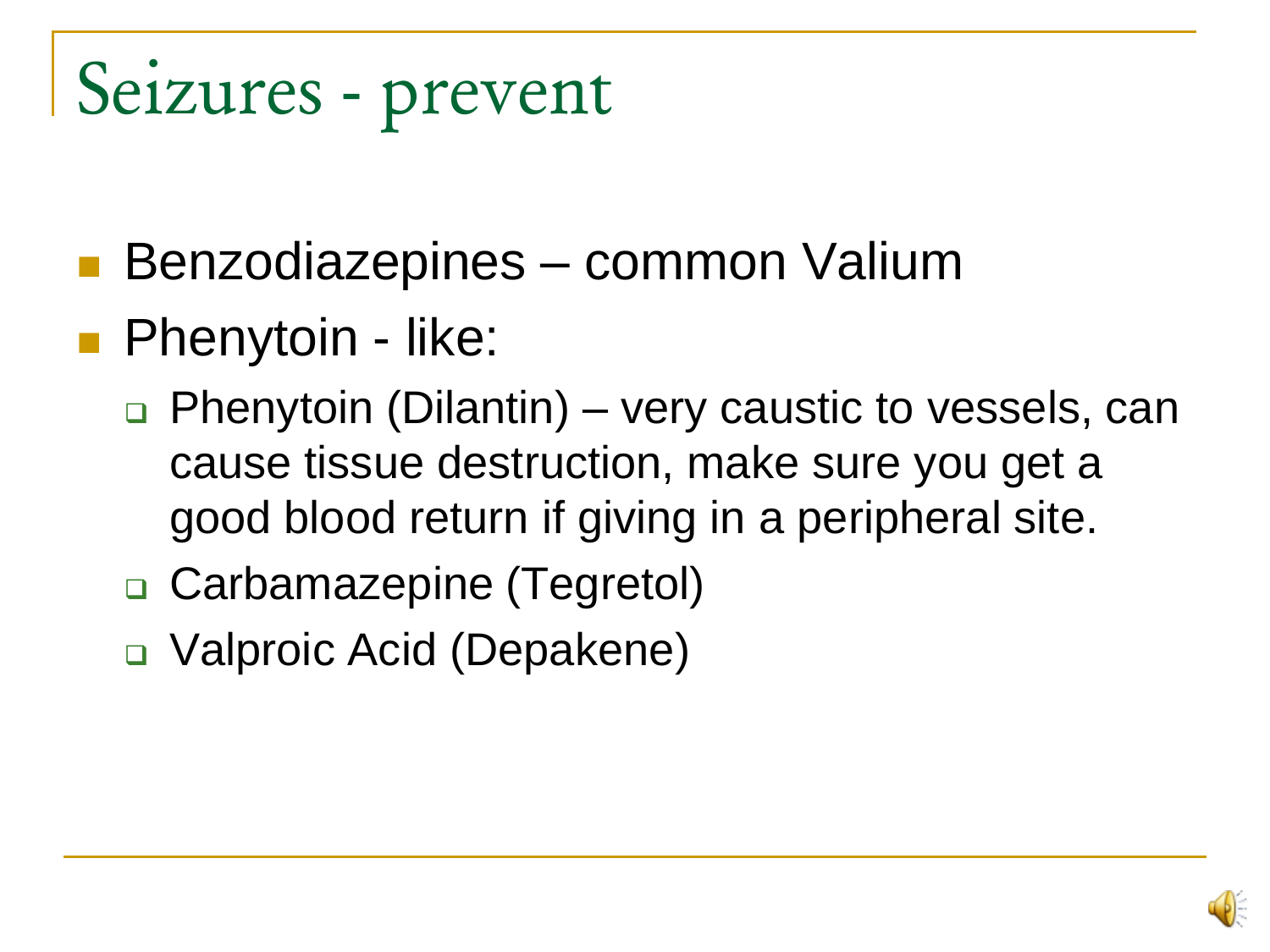## Vasospasms

- Nimodipine Nimotop is a calcium channel blocker originally developed for the treatment of high blood pressure. It is not frequently used for this indication, but has shown good results in preventing a major complication of subarachnoid hemorrhage, vasospasm
- **This is now the main use of nimodipine.**
- Also seen given after a craniotomy, cerebral arteriogram or aneurysm clipping or repair.

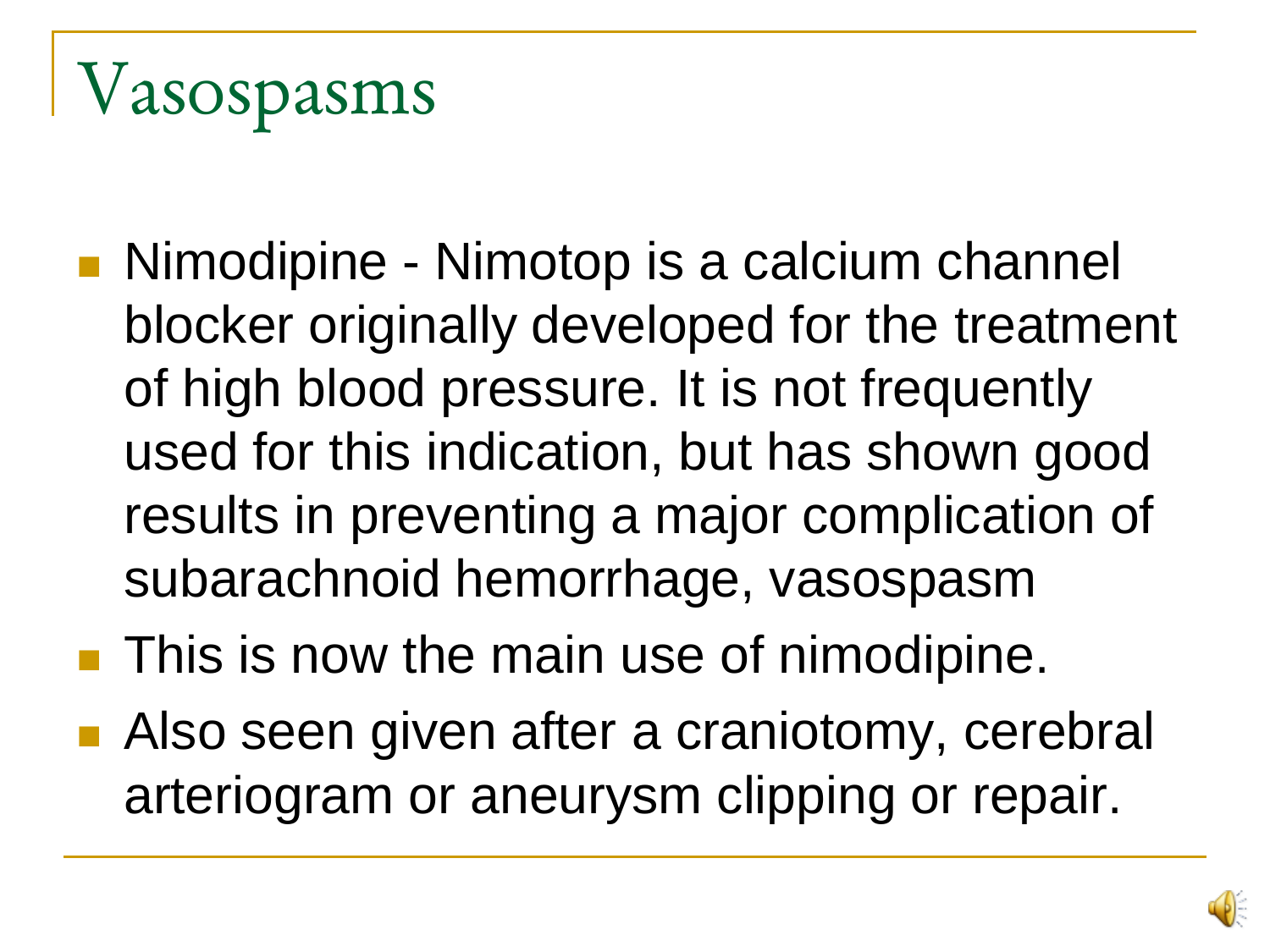## Surgery

■ A craniotomy is the surgical removal of a section of bone (bone flap) from the skull for the purpose of operating on the underlying tissues, usually the brain. The bone flap is replaced at the end of the procedure. If the bone flap is not replaced, the procedure is called a craniectomy. A craniotomy is used for many different procedures within the head, for trauma, tumor, infection, aneurysm, etc.

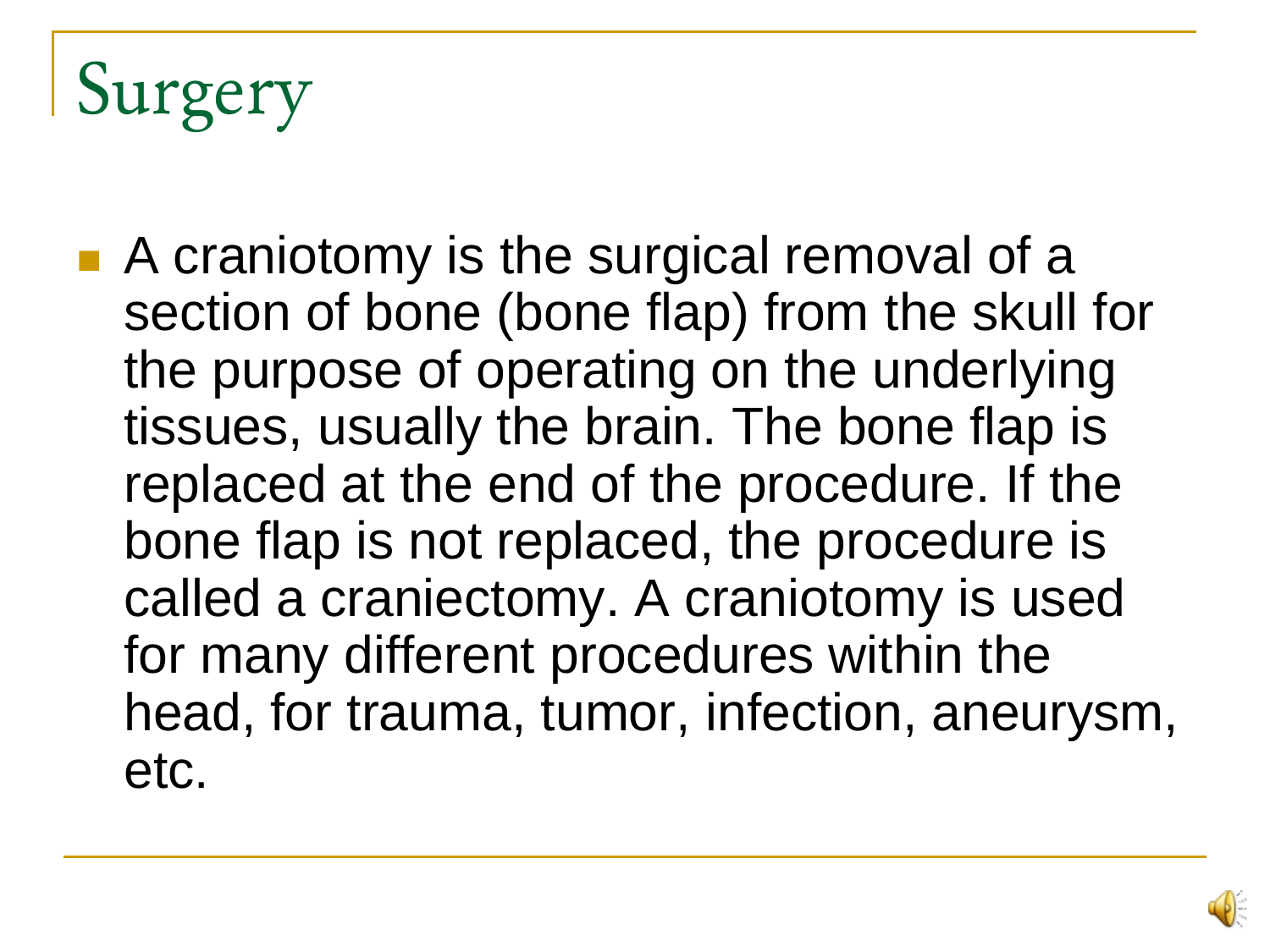## Craniotomy

- **As with any post-op surgery, closely monitoring vital** signs is important.
- **Patient will come back, generally with a head wrap** dressing, face very swollen (this will go down in 2-3 days), and may be very lethargic if they are responsive at all.
- Good neurological checks, a baseline neuro-exam before any procedure will help identify changes afterwards. These patients need to be stimulated to be awakened every hour to check neurological status.
- **Let the surgeon know of any deteriorating changes** in neurological status, even if slight.

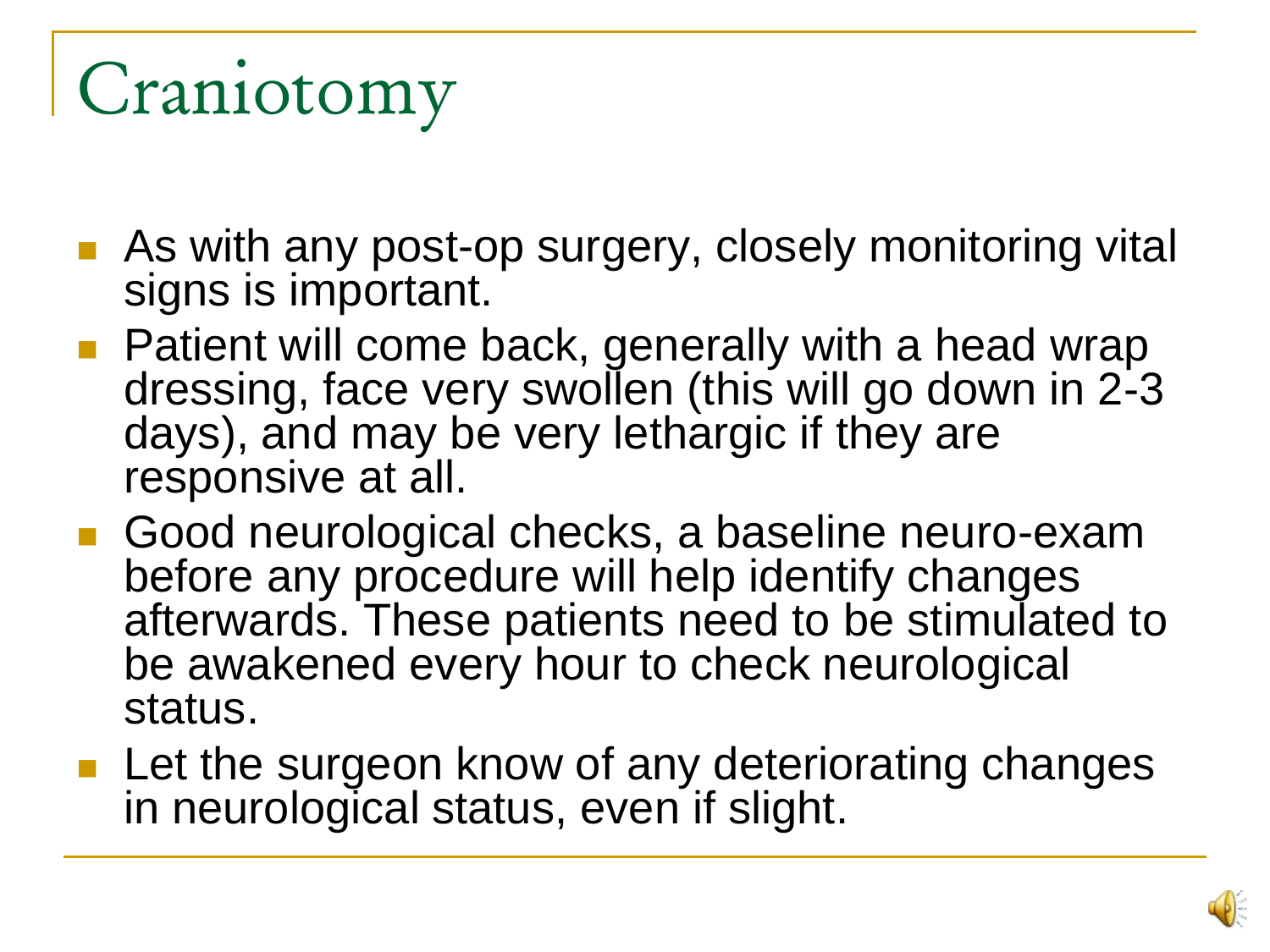#### Phenobarbital – given as a last chance to reduce ICP.

- **Phenobarbital causes a "depression" of the body's systems,** mainly the central and peripheral nervous systems; thus, the main characteristic of phenobarbital overdose is a "slowing" of bodily functions, including decreased consciousness (even coma), bradycardia, bradypnea, hypothermia, and hypotension (in massive overdoses). Overdose may also lead to pulmonary edema and acute renal failure as a result of shock.
- **The electroencephalogram of a person with phenobarbital** overdose may show a marked decrease in electrical activity, to the point of mimicking brain death. This is due to profound depression of the central nervous system, and is usually reversible.
- If brain death is suspected, then this drug has to be stopped and let out of the system before a patient can be pronounced dead.